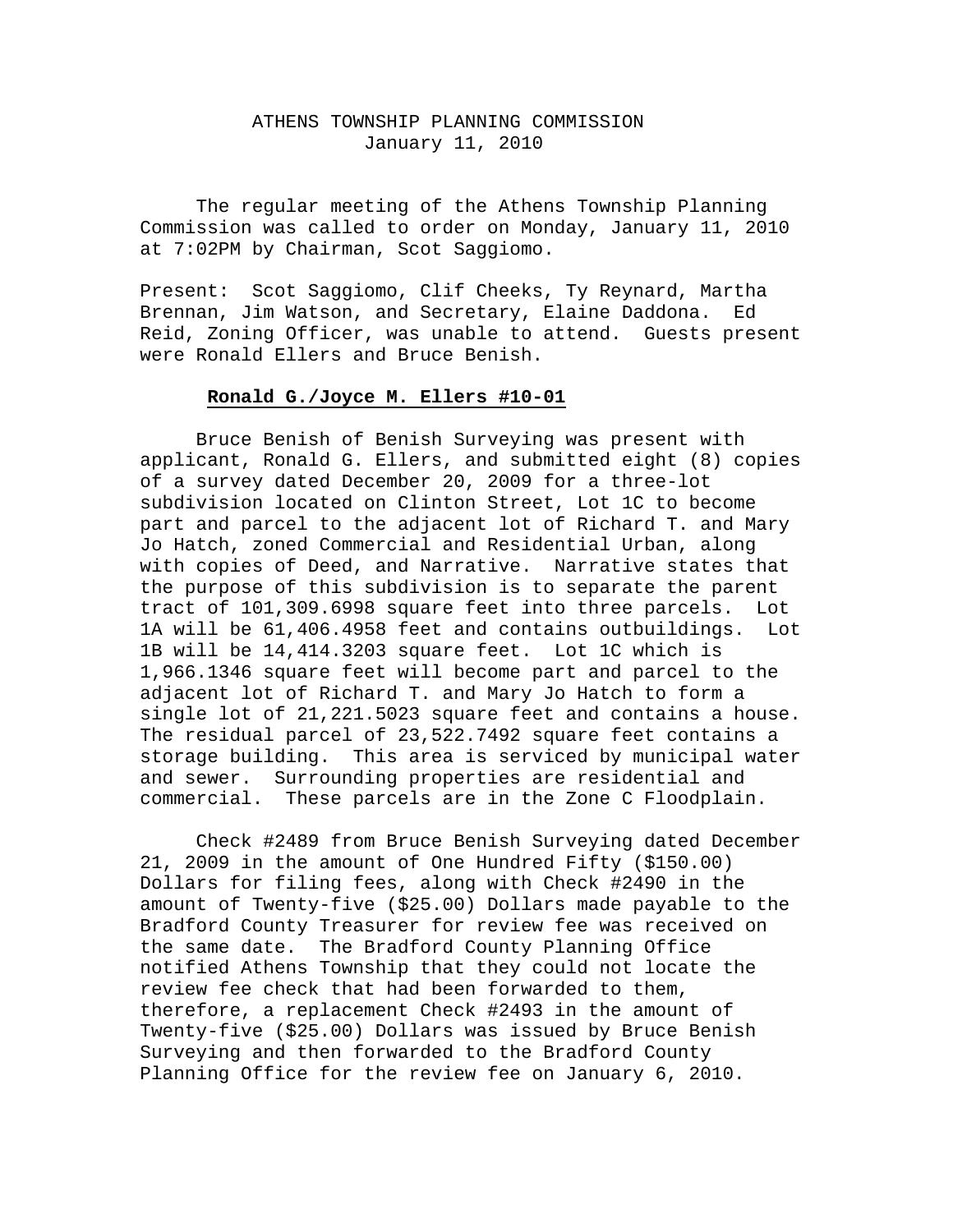Page 2 ATHENS TWP. PLANNING COMM'N January 11, 2010

 Motion by Clif Cheeks to review for preliminary and final plan approval, second by Ty Reynard, and motion was unanimously carried. A checklist was completed and the following deficiencies were noted:

 1. Narrative needs to be changed to indicate no house is located on Lot 1A.

 2. Sewer line designation needs to be added to the legend on the survey map.

 3. Needs to show where water and gas lines are located on the survey map.

 4. Acknowledgment statement on the survey map needs to be signed or initialed by surveyor.

 5. Needs to submit "will serve" letters from the utility companies.

 6. Needs to note the pavement widths on the survey map.

 COMMENT: Surveyor needs to put zoning designations on the map.

 Motion by Clif Cheeks, second by Martha Brennan to recommend preliminary/final plan approval contingent upon resolution of the deficiencies, to the Supervisors at their meeting to be held on January 27, 2010 and motion was unanimously carried.

## **Election of Officers**

 Motion by Jim Watson, second by Martha Brennan to retain the present officers, Scot Saggiomo for Chairman and Clif Cheeks for Vice Chairman for the year 2010, and motion was unanimously carried.

Elaine Daddona stated that the number stated in the December minutes for the DeCristo land development should have been #09-13 and would need to be corrected. Motion by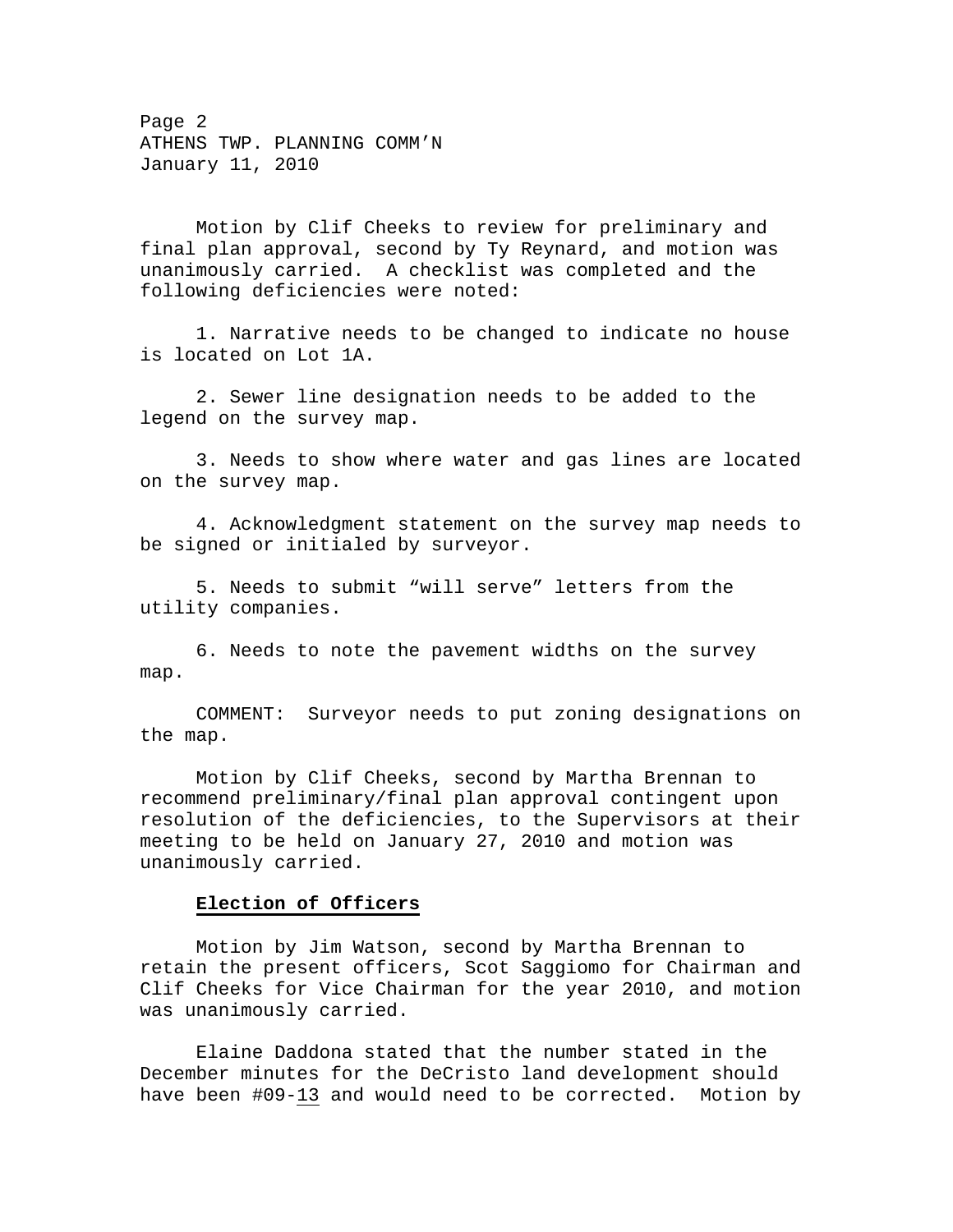Page 3 ATHENS TWP. PLANNING COMM'N January 11, 2010

Martha Brennan to approve the minutes of December 7, 2009 with the minor correction, second by Ty Reynard, and motion unanimously carried.

Correspondence was reviewed.

Regular Supervisors mtg. – Jan. 27, 2010 - 7:00PM Regular Planning Comm'n mtg. – Feb. 1, 2010 – 7:00PM

Motion by Ty Reynard, second by Martha Brennan to adjourn at 8:00PM, and motion was unanimously carried.

Respectfully submitted,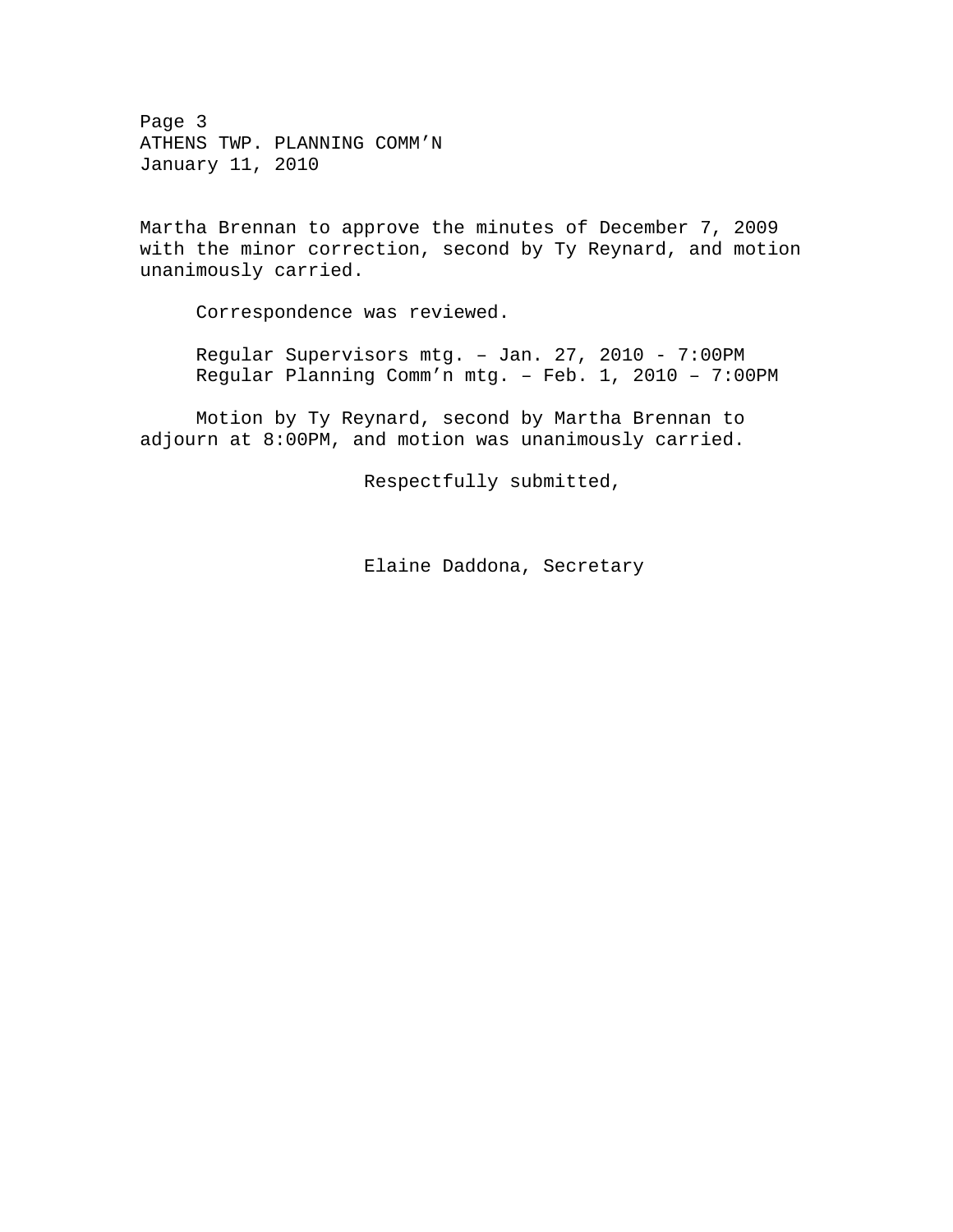# ATHENS TOWNSHIP PLANNING COMMISSION Workshop Session February 23, 2010

The Workshop Session of the Athens Township Planning Commission was held on Tuesday, February 23, 2010.

Present: Scot Saggiomo, Clif Cheeks, Martha Brennan, and Zoning Officer, Ed Reid.

 Workshop was to review the Nomac Housing and Training Facility application for a land development.

 Motion by Clif Cheeks, second by Martha Brennan to send another letter to the Athens Township Supervisors concerning the Conditional Use Application, correcting the recommendation regarding proposed parking in the development as follows:

 1) **All proposed parking be permanent in all areas of the development.**

 2) Need a buffer plan by the water retention basin on the east side;

 3) Need to expand the fence line to include the ball field area and all other recreational areas within the complex.

Respectfully submitted,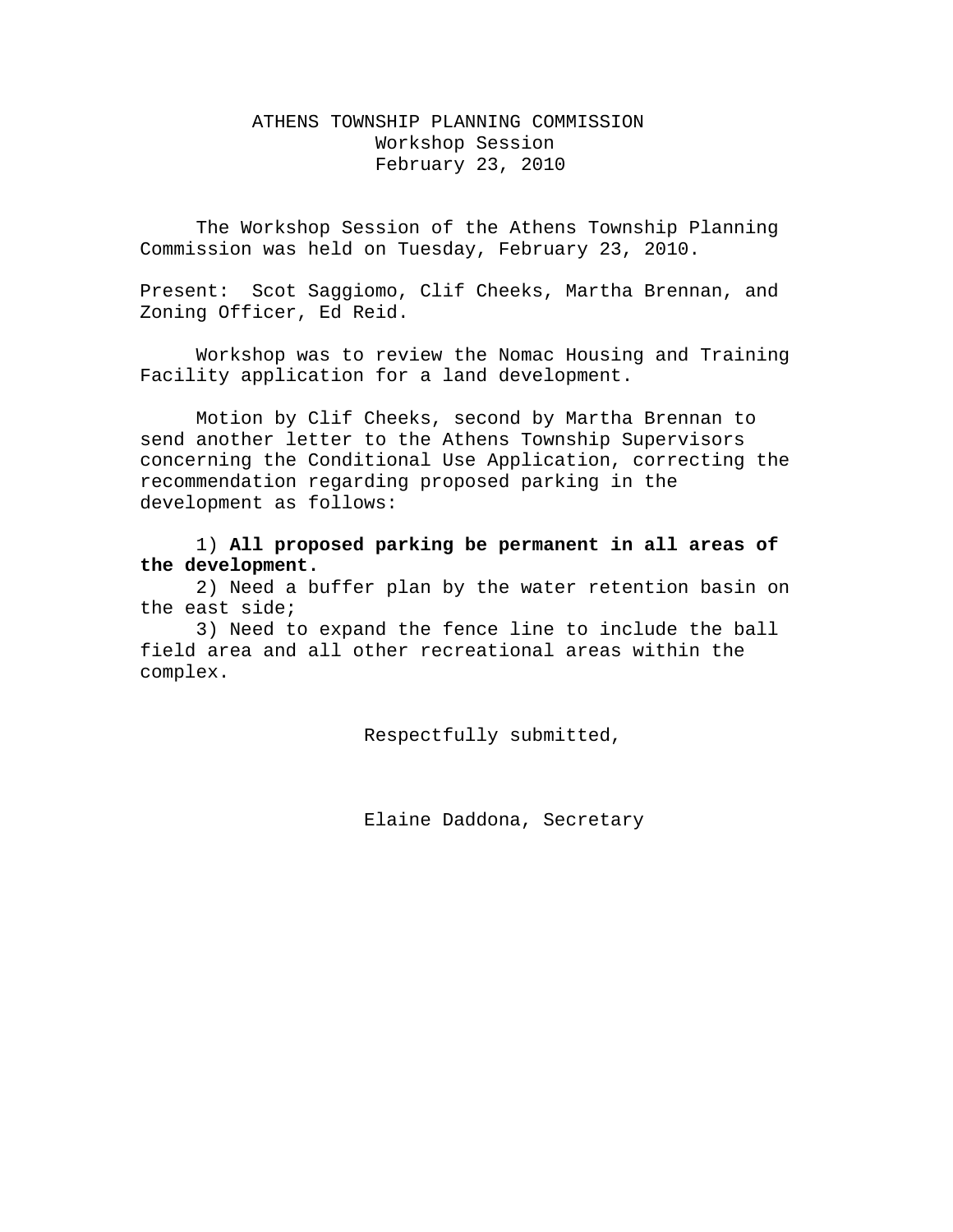## ATHENS TOWNSHIP PLANNING COMMISSION Special Meeting March 15, 2010

A special meeting of the Athens Township Planning Commission was called to order on Monday, March 15, 2010, at 2:02PM by Chairman, Scot Saggiomo.

Present: Scot Saggiomo, Clif Cheeks, Martha Brennan, Ty Reynard, Zoning Officer Ed Reid, and Secretary, Elaine Daddona. James Watson was unable to attend. Sign-in sheet was available for all others present.

#### **Nomac Housing and Training Facility #10-03**

 David Young, Engineer for Larson Design Group was present on behalf of the developer, Chesapeake Energy Corporation with a Site Plan which had been received by Athens Township on February 16, 2010. At the regular meeting of the Planning Commission on March 1, 2010 it was determined that before a review of the Land Development could proceed, a review of an outside Engineer would be required and William Schneider, P.E. of CEI Engineers was contacted for this review. Mr. Schneider was present at this meeting to proceed with a review with the Planning Commission. Mr. Young had been forwarded a letter by E-Mail from CEI Engineering dated March 10, 2010 listing the findings of the review for compliance with the Athens Township Zoning Ordinance and Subdivision and Land Development Ordinance, and that letter is hereby attached to these Minutes with the responses of Mr. Young to the deficiencies and comments which were found.

 Andy Silvanic, representative of Aqua Pennsylvania, was present at this meeting and commented during the review of the Plan. Athens Township Fire Chief, William Kneebone, arrived later in the meeting to comment on the Plan for the Fire Company and agreed to submit a letter with his recommendations.

 Chairman, Scot Saggiomo, reminded Mr. Young that the retainer fee of \$1,500.00 for the Engineer review by Mr. Schneider was unpaid and should be paid as soon as convenient.

 Following the review, Clif Cheeks commented to Mr. Young that the Planning Commission would not be able to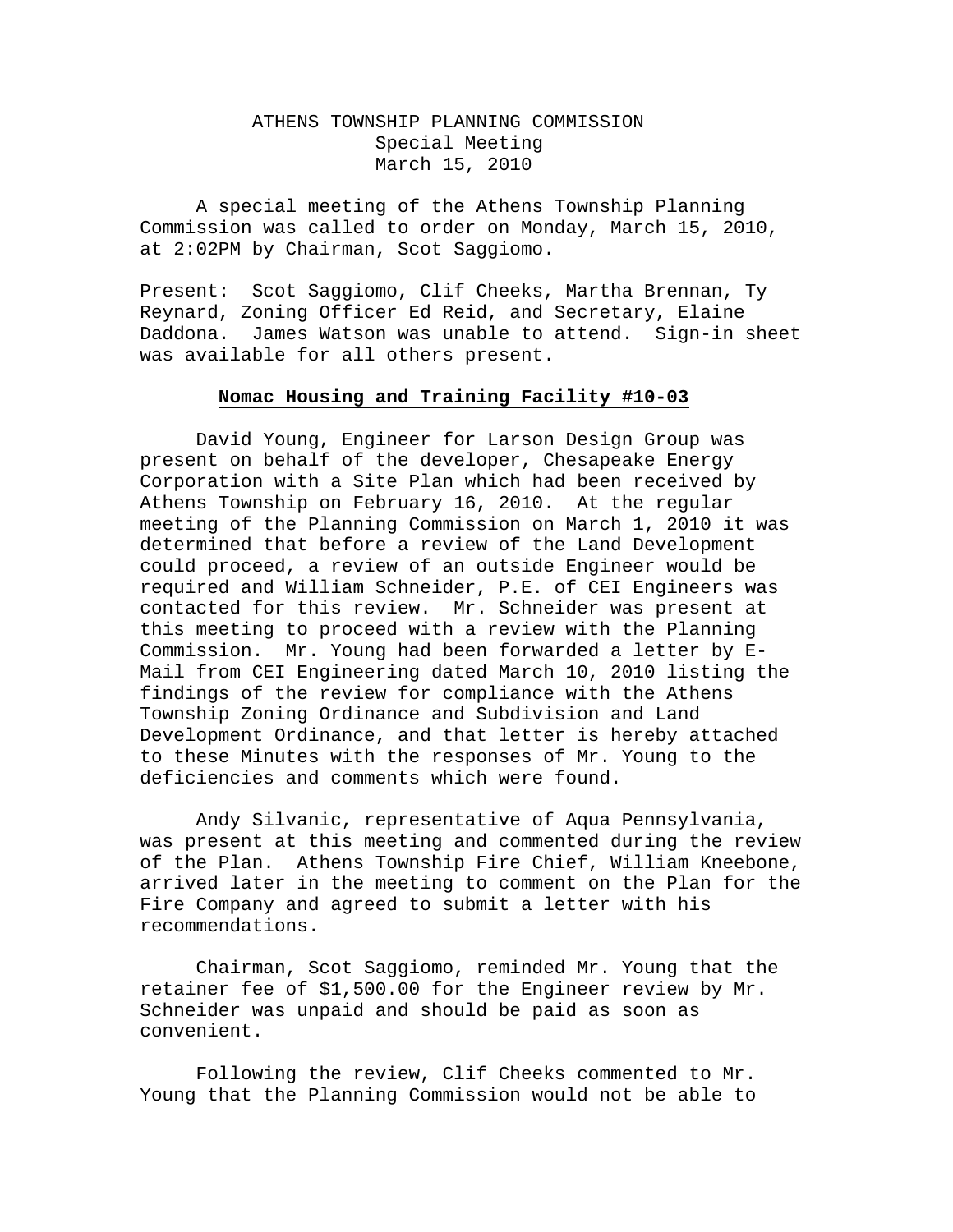Page 2 ATHENS TWP. PLANNING COMM'N March 15, 2010

make its recommendation to the Supervisors for their meeting on March 31, 2010 due to the fact that there was not sufficient time to advertise and have another meeting of the Planning Commission to review a revised Plan once the corrections were made. It was agreed that Mr. Young would submit a revised Plan, forward it to Mr. Schneider for his review, and that it would be reviewed by the Planning Commission at their Workshop meeting to be held on March 30, 2010. He would then submit the Plan at the regular meeting of the Planning Commission to be held on April 5, 2010. If a recommendation could be made at that time, it was anticipated that possibly the Supervisors would agree to have a special meeting to approve the Land Development.

 The meeting was adjourned at 4:20PM due to the fact that no other business to discuss.

Respectfully submitted,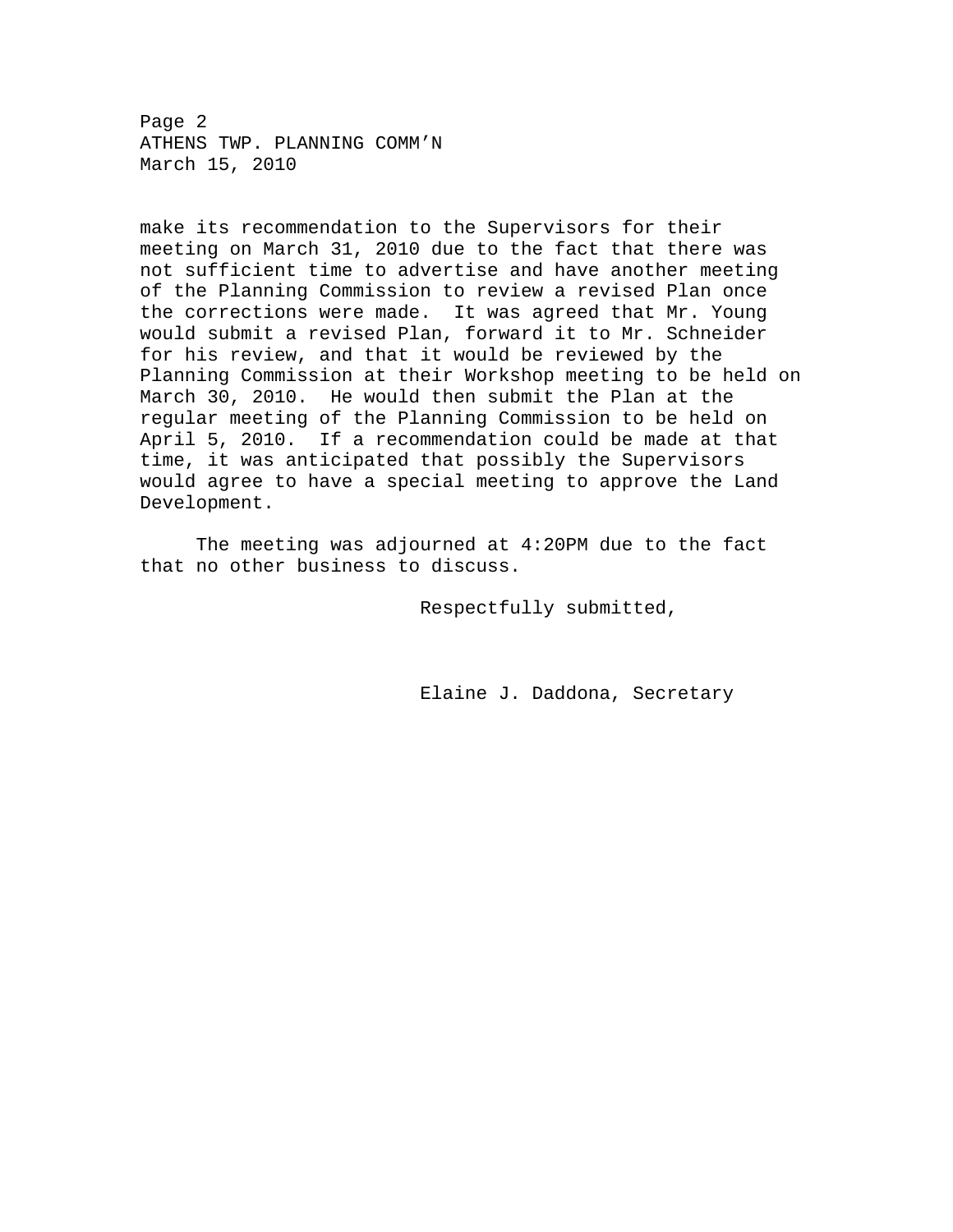## ATHENS TOWNSHIP PLANNING COMMISSION April 5, 2010

The regular meeting of the Athens Township Planning Commission was called to order on Monday, April 5, 2010, at 7:02PM by Chairman, Scot Saggiomo.

Present: Scot Saggiomo, Clif Cheeks, Martha Brennan, Ty Reynard, James Watson, Zoning Officer Ed Reid, and Secretary, Elaine Daddona. Sign-in sheet was available for all others present.

## **Nomac Housing and Training Facility #10-03**

 Dave Young, Engineer for Larson Design Group was present on behalf of the developer, Chesapeake Energy Corporation with a revised Site Plan which had been received by Athens Township on March 30, 2010. The Planning Commission reviewed the letter from William Schneider, Township Review Engineer, dated March 24, 2010 and the responses of Dave Young dated March 26, 2010. The letters are hereby attached to these Minutes for reference. A letter dated April 1, 2010 from Sweetland Engineering & Associates, Inc. to the Athens Township Authority was submitted with their comments regarding this development, was reviewed with the Planning Commission, and is hereby attached for reference.

 Check #076238 from Larson Design Group in the amount of Three Thousand Seven Hundred (\$3,700.00) Dollars was received for the filing fee for the land development on February 18, 2010 along with Check #076241 in the amount of Twenty-five (\$25.00) Dollars on the same date made payable to the Bradford County Treasurer for the review fee.

 Motion by Clif Cheeks, second by Ty Reynard to review the Plan for preliminary plan approval, motion unanimously carried. A checklist was completed and the following deficiencies were noted:

- 1) Lack of eight (8) copies of Site Plan.
- 2) Lack of signatures on the Site Plan.
- 3) Lack of Improvement Guarantee Agreement and Financial security.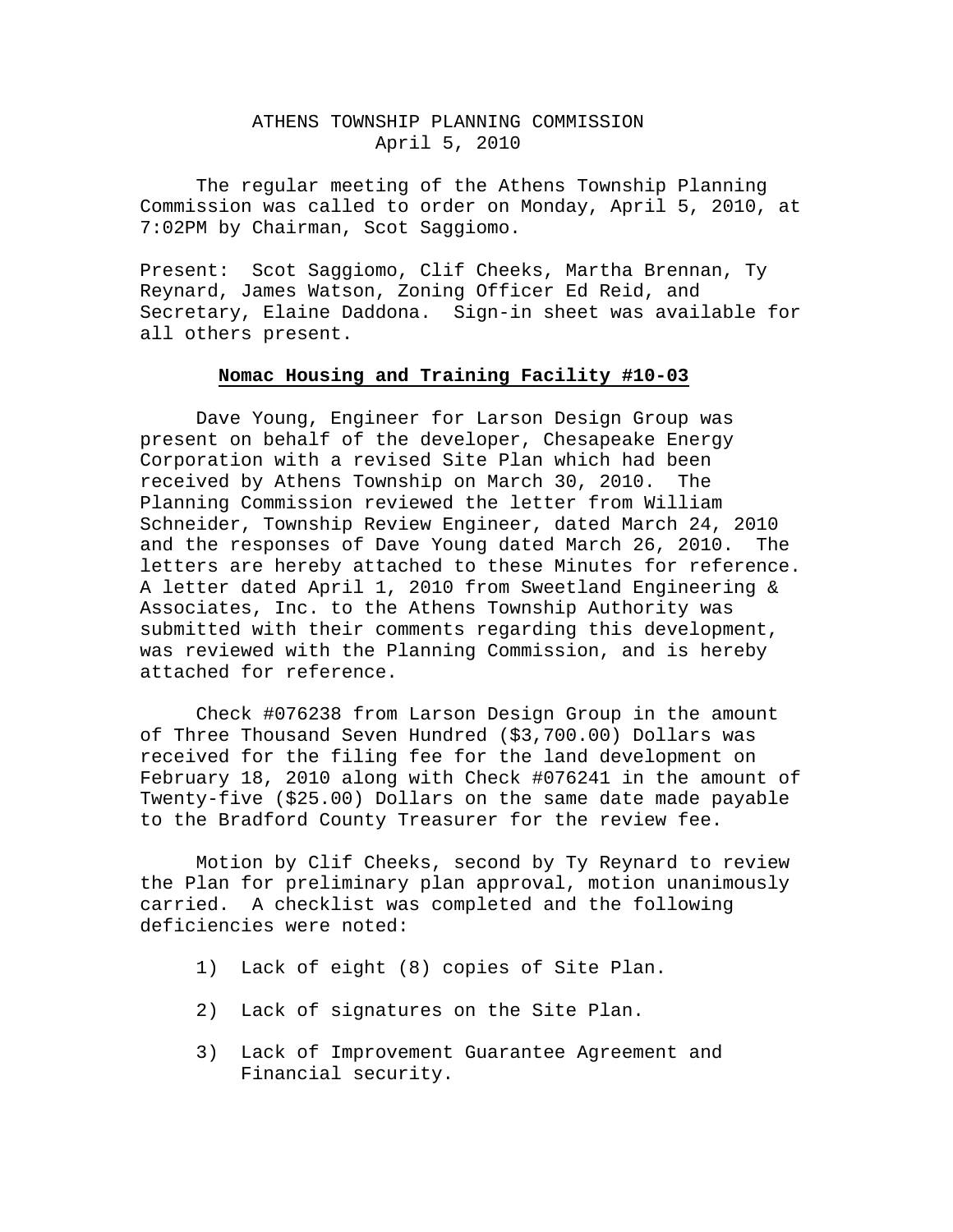Page 2 ATHENS TWP. PLANNING COMM'N April 5, 2010

- 4) Lack of NPDES Permit.
- 5) Lack of Township Driveway Permit.
- 6) Lack of Athens Township Authority approval letter.
- 7) Lack of Athens Township action on Waiver request regarding sidewalks.

 Motion to recommend Preliminary Plan approval to the Athens Township Supervisors at their meeting to be held on April 28, 2010 contingent upon resolution of the deficiencies, and motion unanimously carried.

# **Athens Area School District/District Administration Office #10-04**

 Sam Scarantino of Quad Three Group, Inc., Engineer for the Athens Area School District Administration Office project, presented eight (8) copies of survey map dated March 15, 2010 and received by the Township on March 22, 2010. Mr. Scarantino explained that the School District Owns two residential sites and proposes to divide the lots in order to meet lot requirements for a subdivision and add these lots to the Harlan Rowe site to construct District Administration Offices. He stated one residence is occupied by the present Tax Office which will be abandoned when the new Administration Offices are built, and the other residence is unoccupied. There is no plan to remove the residences at this time and will leave them unoccupied following construction of the new building. This is a twolot subdivision making portions of each lot part and parcel to the existing School property.

 Check #1040222 from the Athens Area School District dated March 22, 2010 in the amount of Twenty-five (\$25.00) Dollars made payable to the Bradford County Treasurer's Office was received for the review fee on March 23, 2010. The fee for filing the subdivision has been waived by the Athens Township Supervisors.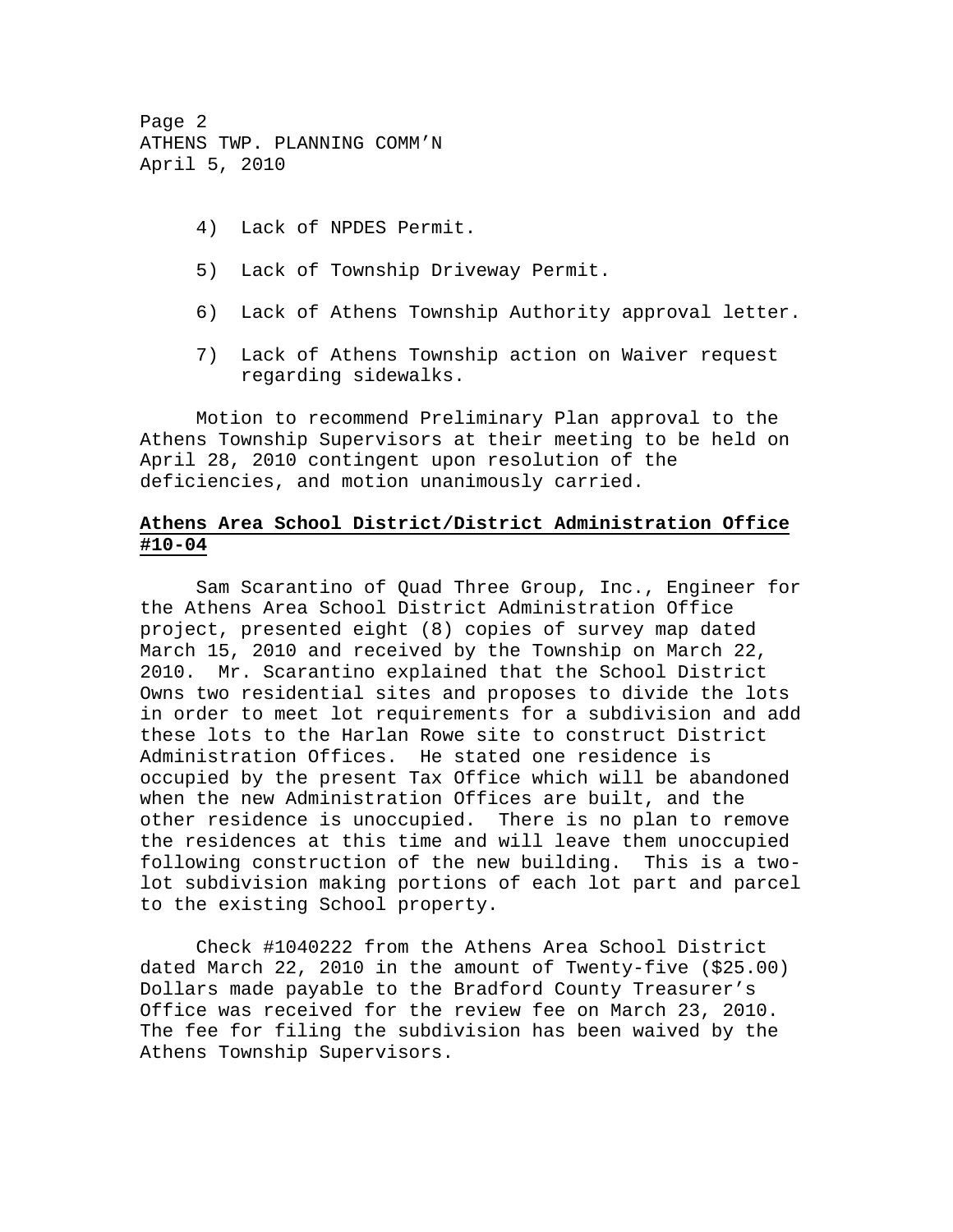Page 3 ATHENS TWP. PLANNING COMM'N April 5, 2010

 Motion by Ty Reynard, second by Jim Watson to review the subdivision for preliminary/final plan approval, and motion unanimously carried. A checklist was completed and the following deficiencies were noted:

- 1) Lack of eight (8) corrected copies of the Subdivision Preliminary/Final Site Plan.
- 2) Lack of corrected Title Page for the Plan.
- 3) Lack of raised seal of the surveyor on the Plan.
- 4) Lack of corrected page numbering on the Plan.
- 5) Lack of original ink signatures on the Plan.
- 6) Lack of letter of surveyor stating the pins have been set.
- 7) Lack of revised Project Narrative.
- 8) Lack of corrected numbering of the lots on the Plan.
- 9) Lack of a "will serve" letter from Penelec.

 Motion by Ty Reynard, second by Clif Cheeks to recommend preliminary/final plan approval to the Athens Township Supervisors for their meeting on April 28, 2010 contingent upon resolution of the deficiencies, and motion unanimously carried.

## **Athens Area School District/District Administration Office #10-05**

 Sam Scarantino of Quad Three Group, Inc., Engineer for the Athens Area School District Administration Office project presented eight (8) copies of survey map dated March 15, 2010 and received by the Township on March 22, 2010 for a land development located on Lilley Avenue.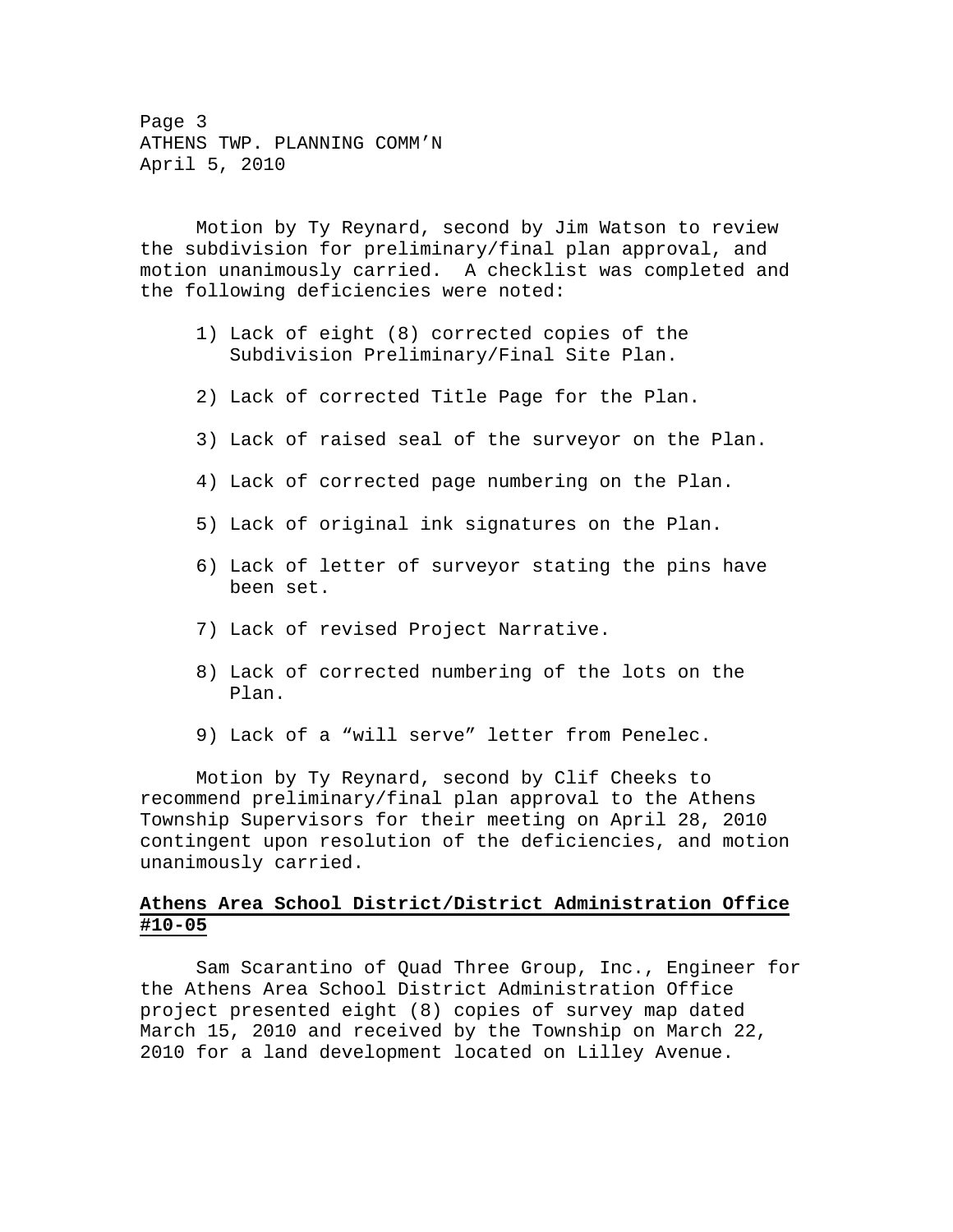Page 4 ATHENS TWP. PLANNING COMM'N April 5, 2010

 Check #1040221 from the Athens Area School District dated March 22, 2010 in the amount of Twenty-five (\$25.00) Dollars made payable to the Bradford County Treasurer's Office was received for the review fee on March 23, 2010. The fee for filing the land development has been waived by the Athens Township Supervisors.

 Motion by Jim Watson, second by Ty Reynard to review the land development for preliminary plan approval, and motion unanimously carried. A checklist was completed and the following deficiencies were noted:

- 1) Lack of eight (8) corrected Preliminary Site Plan.
- 2) Lack of corrected Title Page for the Plan.
- 3) Lack of raised seal of the surveyor on the Plan.
- 4) Lack of original ink signatures on the Plan.
- 5) Lack of letter of surveyor stating the pins have been set.
- 6) Need to add "FO" for fiber optic to the legend on the Plan.
- 7) Need to list acreage along with square footage on all pages of the Plan.
- 8) Lack of a "will serve" letter from Penelec.

 Motion by Martha Brennan, second by Clif Cheeks to recommend preliminary plan approval to the Athens Township Supervisors for their meeting on April 28, 2010 contingent upon resolution of the deficiencies, and motion unanimously carried.

 Motion by Clif Cheeks, second by Martha Brennan to approve the minutes of March 1, 2010 and March 15, 2010 as read, and motion unanimously carried.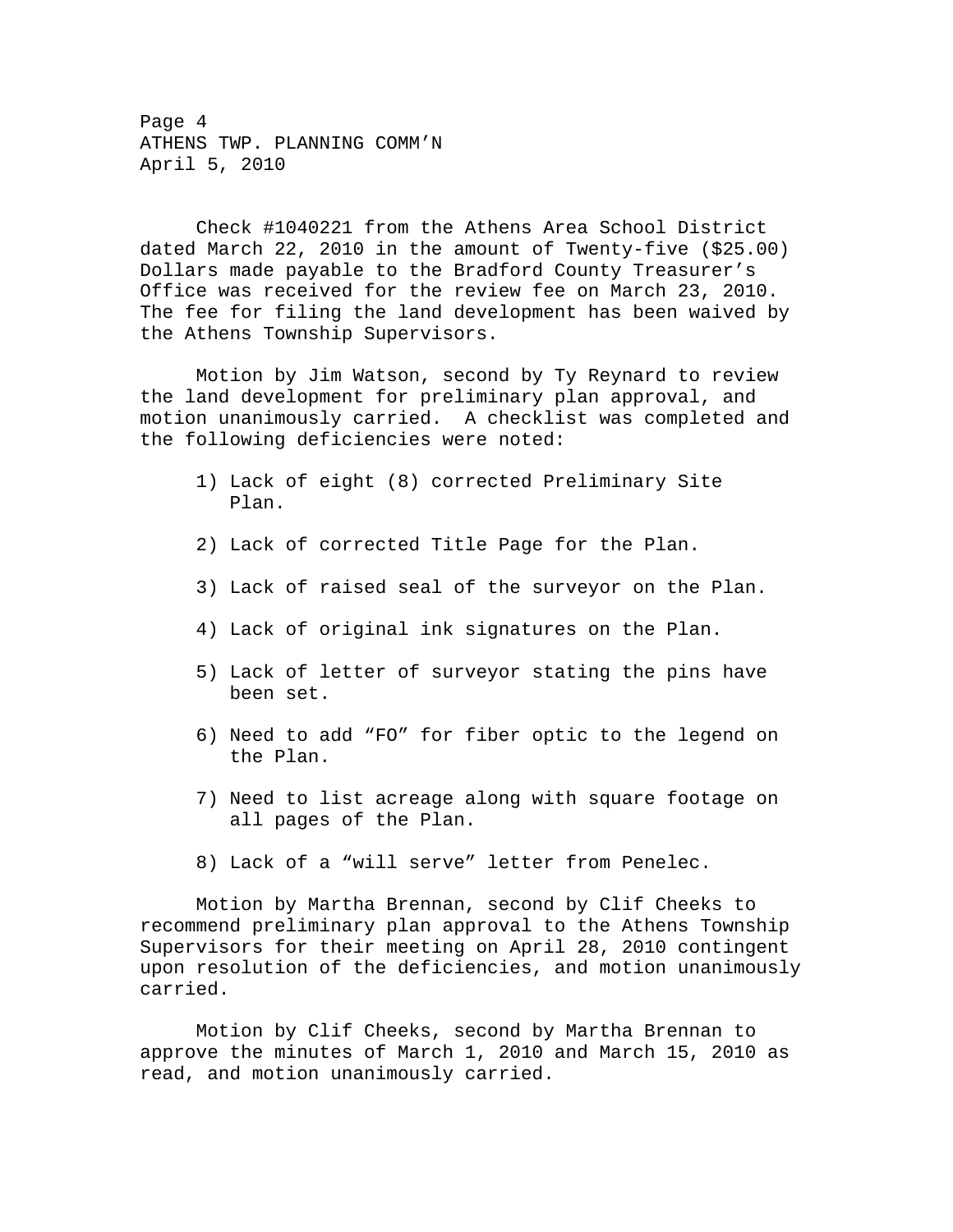Page 5 ATHENS TWP. PLANNING COMM'N April 5, 2010

 Chairman Scot Saggiomo adjourned the meeting at 9:58PM as there was no further business to discuss.

Regular Supervisors mtg. – Apr. 28, 2010 Regular Planning Comm'n mtg. – May 3, 2010

Respectfully submitted,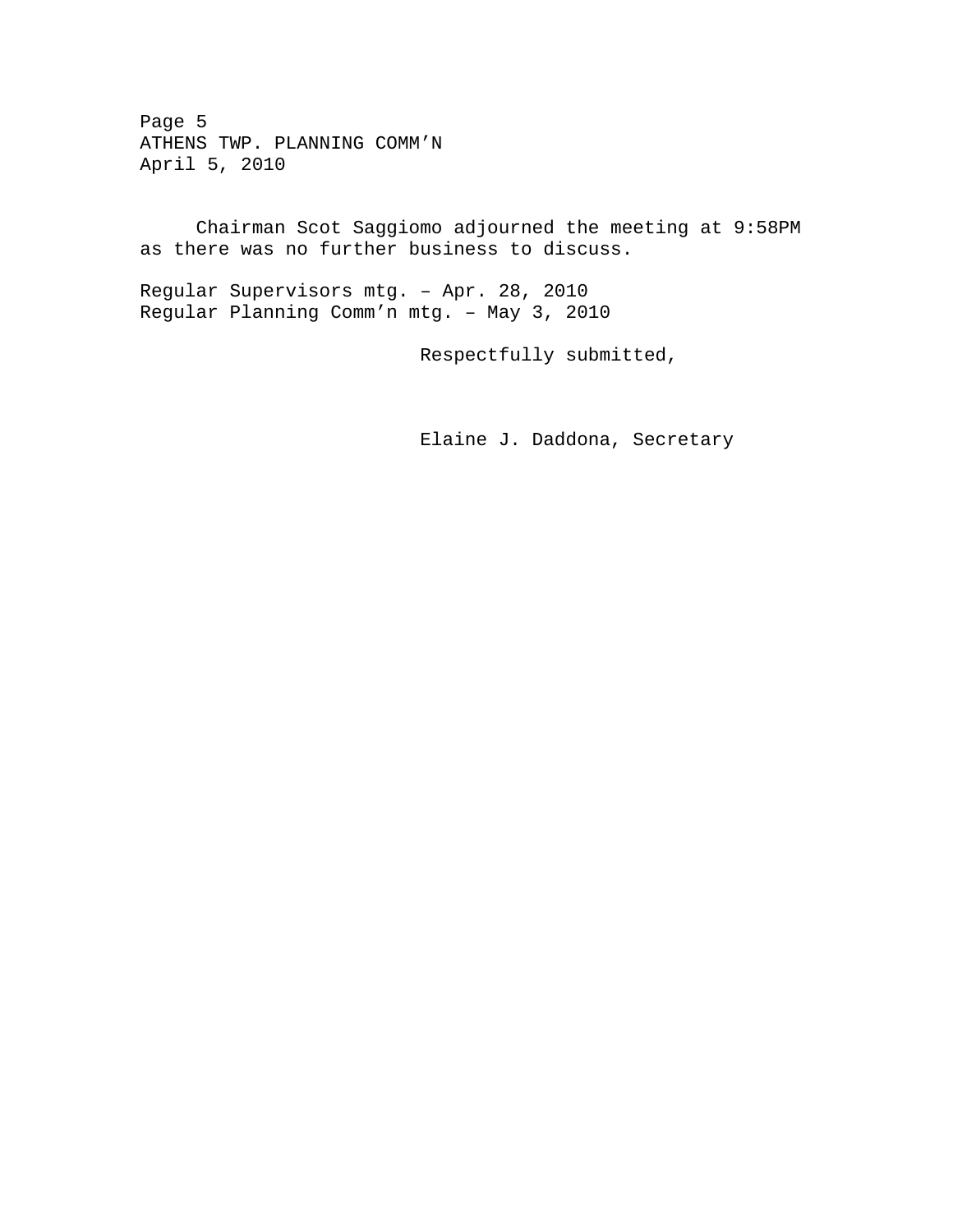## ATHENS TOWNSHIP PLANNING COMMISSION May 3, 2010

The regular meeting of the Athens Township Planning Commission was called to order on Monday, May 3, 2010 at 7:00PM by Chairman, Scot Saggiomo.

Present: Scot Saggiomo, Clif Cheeks, Ty Reynard, and Secretary, Elaine Daddona. Ed Reid, Martha Brennan and James Watson were unable to attend. Sign-in sheet was available for all others present.

#### **Industrial Electronics, Inc. – Zoning review**

 Thomas Conway, co-owner of Industrial Electronics, Inc. was present for a review by the Planning Commission concerning a zoning application for a Special Exception filed on April 12, 2010 for hearing by the Athens Township Zoning Hearing Board. The reason for requested relief is as follows: Industrial Electronics is a privately owned two-way wireless communications company based in Scranton, PA and wishes to install, operate and maintain a communications facility on a Weaver Road property. A parcel of at least 60 feet by 60 feet is required. The facility will serve IE's and their customers' transmitter equipment and shall consist of one 160 foot self-support tower, necessary antennae and dishes and a communications shelter at the base of the tower. The application was referred to the Planning Commission by the Zoning Hearing Board for comment prior to any hearing on the matter.

 After discussion and review of the material presented by Mr. Conway which included a photocopy of the FCC Registration and Antenna Structure Registration, Clif Cheeks asked Mr. Conway how the tower would be bolted and he explained that he had submitted drawings of how that would be done. He was also asked if there would be a fenced-in area and he stated there would be. Clif told Mr. Conway he would need to submit more specific drawings to the Zoning Hearing Board, and he was encouraged to read over Zoning Ordinance Section 432 prior to appearing before the Zoning Hearing Board. He was given photocopies of this section to review. There was no adverse comment of the Planning Commission regarding this application.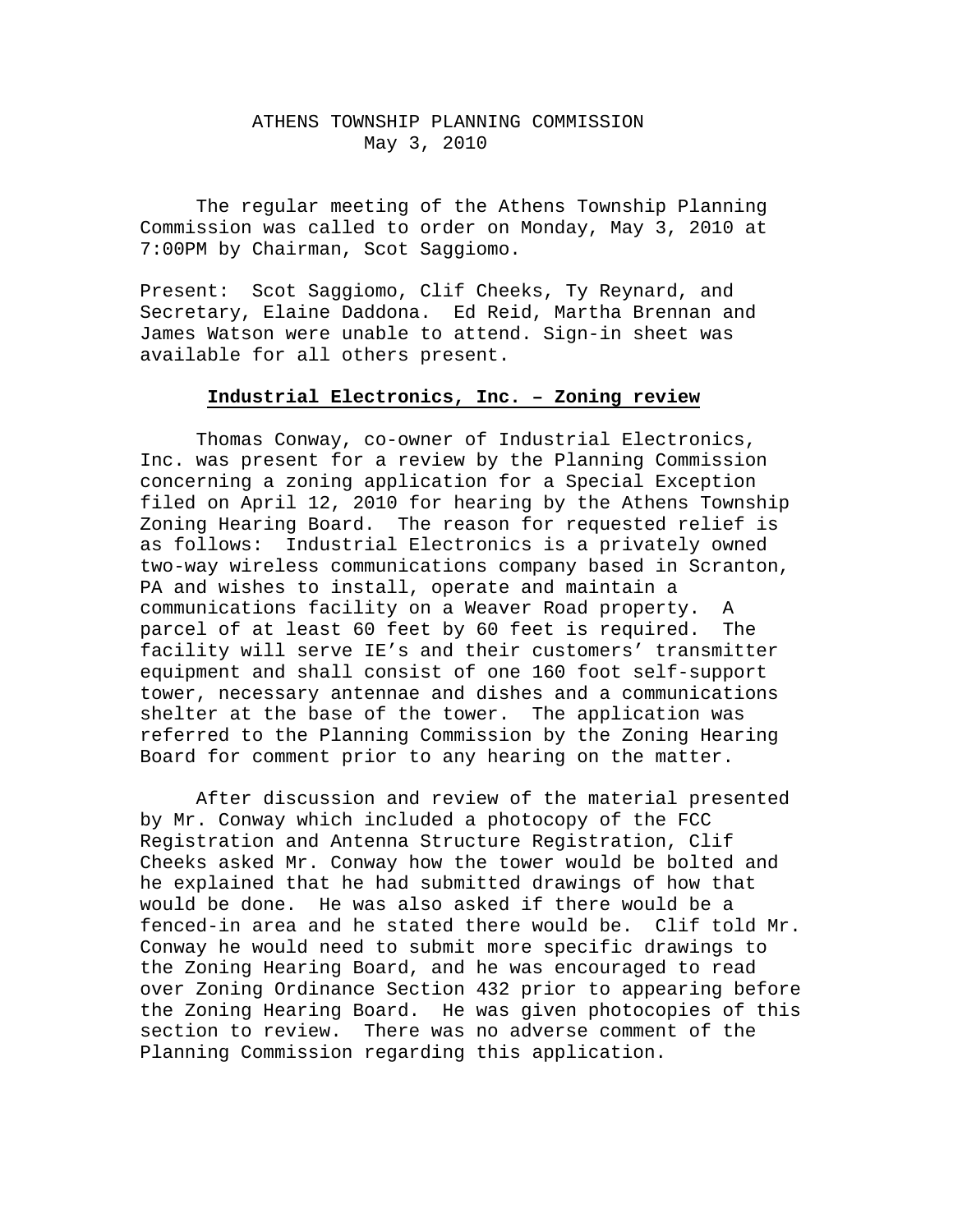Page 2 ATHENS TWP. PLANNING COMM'N May 3, 2010

#### **Janice L. Delaney #10-06**

 Bruce Benish of Benish Surveying was present along with the owner, Mrs. Delaney and the purchasers, Mr. & Mrs. Michael Dinich. Mr. Benish submitted (8) copies of a survey map dated April 19, 2010 for a one-lot subdivision located on Orange Hill Road, Lot 6A to become part and parcel to the adjacent lot of Michael Dinich, and zoned Agricultural. Narrative states the purpose of the subdivision is to divide the parent tract of 18.0068 acres into two parcels. The subdivided parcel Lot 6A of 1.8 acres will become part and parcel to the adjacent lot of Michael Dinich to form a single lot of 13.8096 acres. This lot contains a house, well and on-lot septic system Permit #S05361 dated June 21, 2001. The residual parcel of 16.2068 acres was tested November 2001 for an on-lot septic system. Surrounding areas are residential/agricultural. Mr. Benish stated that he had not received anything back yet from Bradford County Sanitation regarding sewage approval.

 Check #2505 from Bruce Benish Surveying dated April 19, 2010 in the amount of One Hundred (\$100.00) Dollars was received for the filing fee, along with Check #2506 in the amount of Twenty-five (\$25.00) Dollars made payable to the Bradford County Treasurer for the review fee.

 Motion by Clif Cheeks to review for preliminary/final plan approval, second by Ty Reynard, and motion unanimously carried. A checklist was completed and the following deficiency was noted:

 1. Lack of Form "B" from Bradford County Sanitation regarding sewage planning.

 Motion by Clif Cheeks to recommend preliminary/final plan approval to the Supervisors at their meeting to be held on May 26, 2010 contingent upon resolution of the deficiency, second by Ty Reynard, and motion unanimously carried.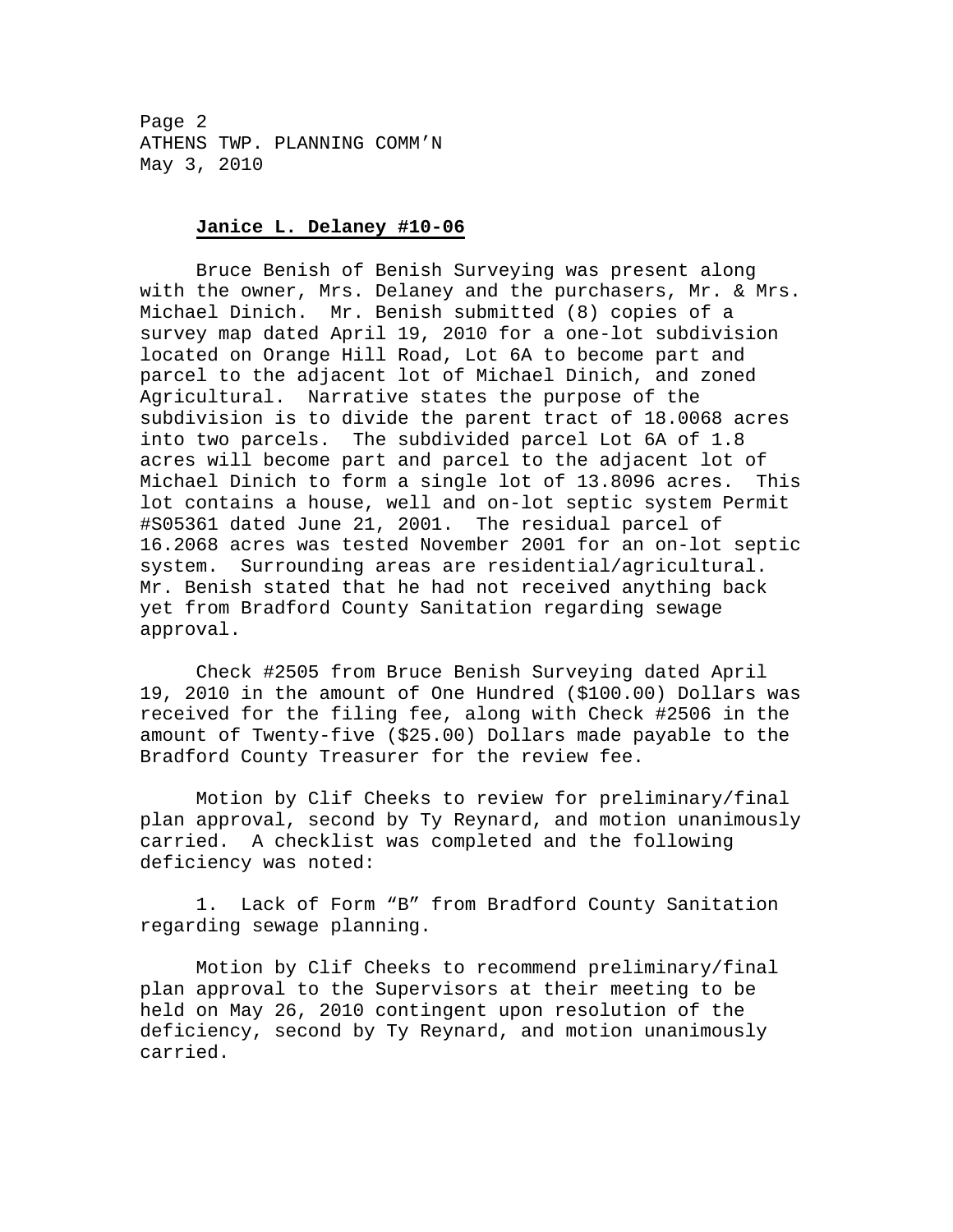Page 3 ATHENS TWP. PLANNING COMM'N May 3, 2010

 Motion by Clif Cheeks to approve the minutes of April 5, 2010 as read, second by Ty Reynard, and motion unanimously carried.

 As there was no further business to discuss, motion by Clif Cheeks to adjourn the meeting at 8:32PM, second by Ty Reynard and motion unanimously carried.

Correspondence was reviewed.

Regular Supervisors mtg. – May 26, 2010 - 7:00PM Regular Planning Comm'n mtg. – June 7, 2010 – 7:00PM

Respectfully submitted,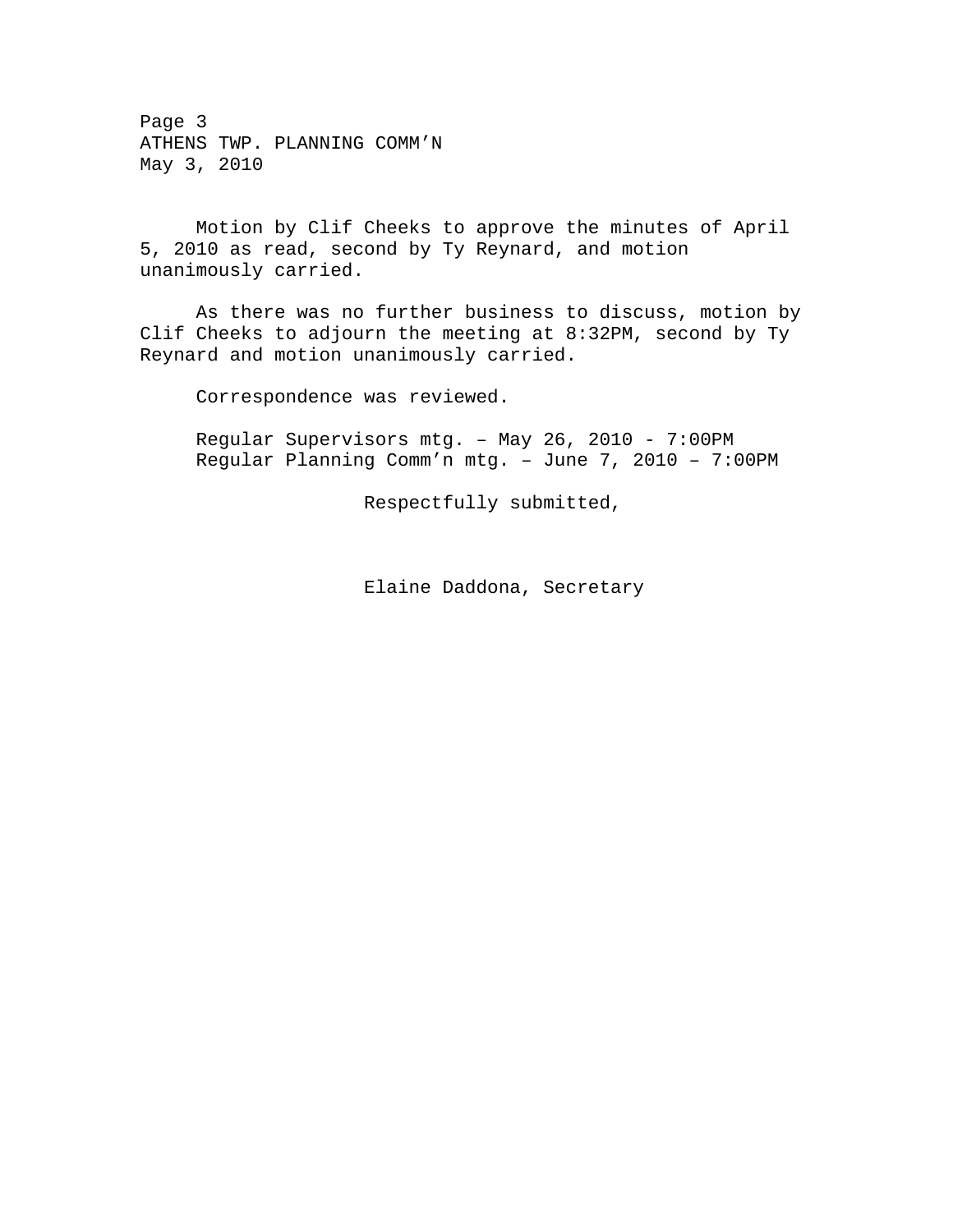## ATHENS TOWNSHIP PLANNING COMMISSION June 7, 2010

The regular meeting of the Athens Township Planning Commission was called to order on Monday, June 7, 2010 at 7:00PM by Chairman, Scot Saggiomo.

Present: Scot Saggiomo, Clif Cheeks, James Watson, Ty Reynard, Martha Brennan and Secretary, Elaine Daddona. Ed Reid was unable to attend. Sign-in sheet was available for all others present.

# **Tracy Sutton – Sketch Plan review**

 Tracy Sutton of 5224 Mile Lane Road was present for a review by the Planning Commission concerning a sketch plan for a proposed land development for Sutty's Inc. Grille and Tavern to be located on Murray Creek Road on a parcel owned by Mr. Sutton. He stated the parcel contains approximately seventy-five (75) acres with an existing 28 by 80 foot building which he intends to convert into a restaurant/bar containing 1,680 square feet. The parcel is zoned Residential. Sketch Plan presented was prepared by Joel B. Christian, P.E. and he was unable to be present for the review.

 The sketch plan was reviewed by the Planning Commission with the following recommendations:

 1. A Zoning application for a Use Variance would be required from the Zoning Hearing Board in order to proceed due to the zoning classification of the parcel.

 2. Will require eighteen (18) total parking spaces to include one (1) handicapped space of the required 10 by 20 size.

3. Will need the parking area paved.

 4. Will need approval from Bradford County Sanitation.

 5. Will need a permit from PA Dept. of Environmental Protection.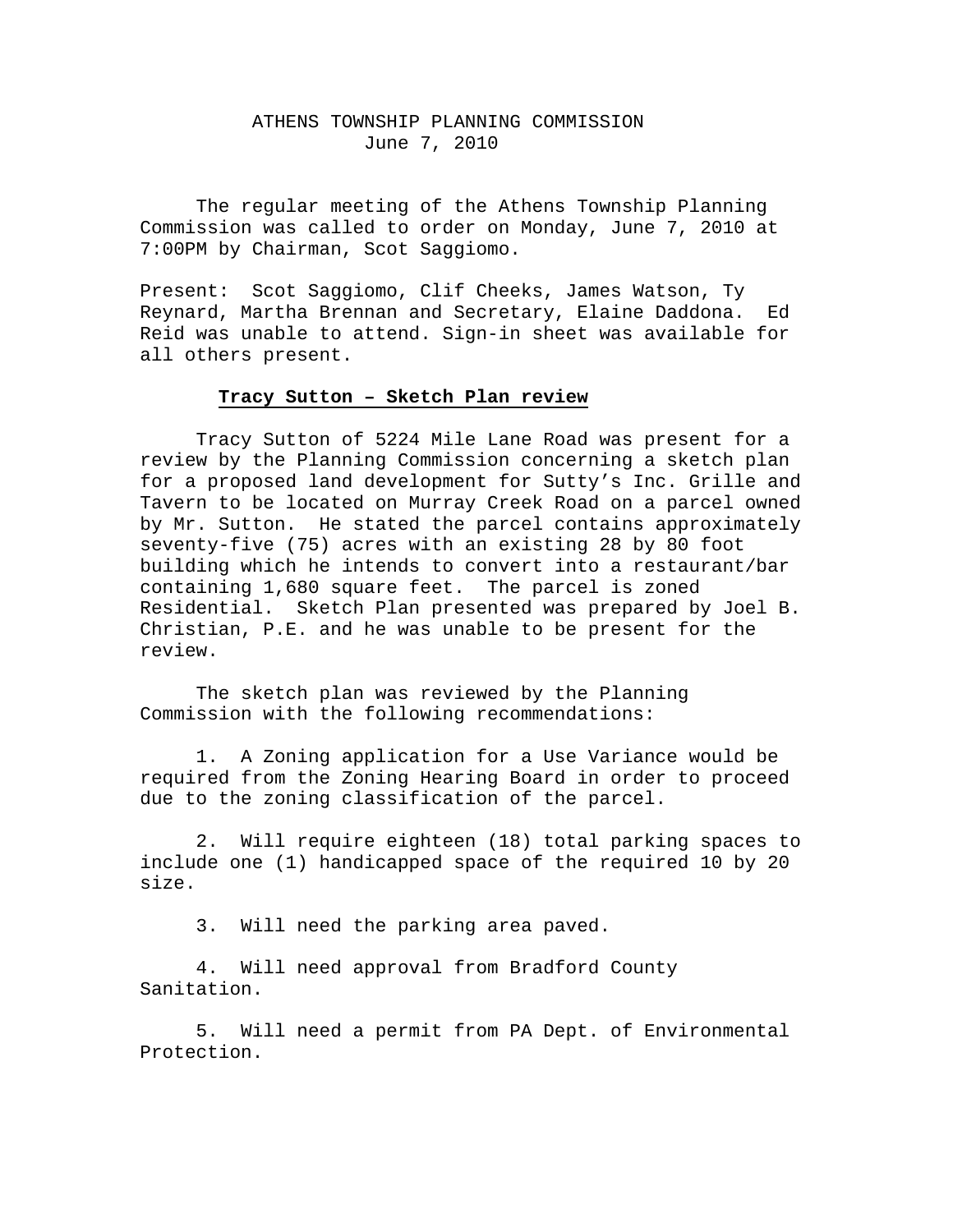Page 2 ATHENS TWP. PLANNING COMM'N June 7, 2010

 6. Will need approval from Athens Township Code Inspections for the building construction.

 7. Will need a more detailed Site Plan to include Storm water and Erosion & Sedimentation Plans.

 8. Should consider making the development part and parcel to the property so that the driveway is on site with the building.

 9. The Preliminary Site Plan requires a raised seal of the surveyor and original ink signatures.

 Mr. Sutton was given a copy of the Athens Township Subdivision and Land Development Ordinance and advised to follow the instructions for formal submittal of an application for the land development. He was also given a copy of the Athens Township Planning Commission checklist for a land development application.

 Motion by Clif Cheeks to approve the minutes of May 3, 2010 as read, second by Ty Reynard, and motion unanimously carried.

 As there was no further business to discuss, motion by Ty Reynard to adjourn the meeting at 7:40PM, second by Jim Watson and motion unanimously carried.

Correspondence was reviewed.

Regular Supervisors mtg. – June 30, 2010 - 7:00PM Regular Planning Comm'n mtg. – July 12, 2010 – 7:00PM

Respectfully submitted,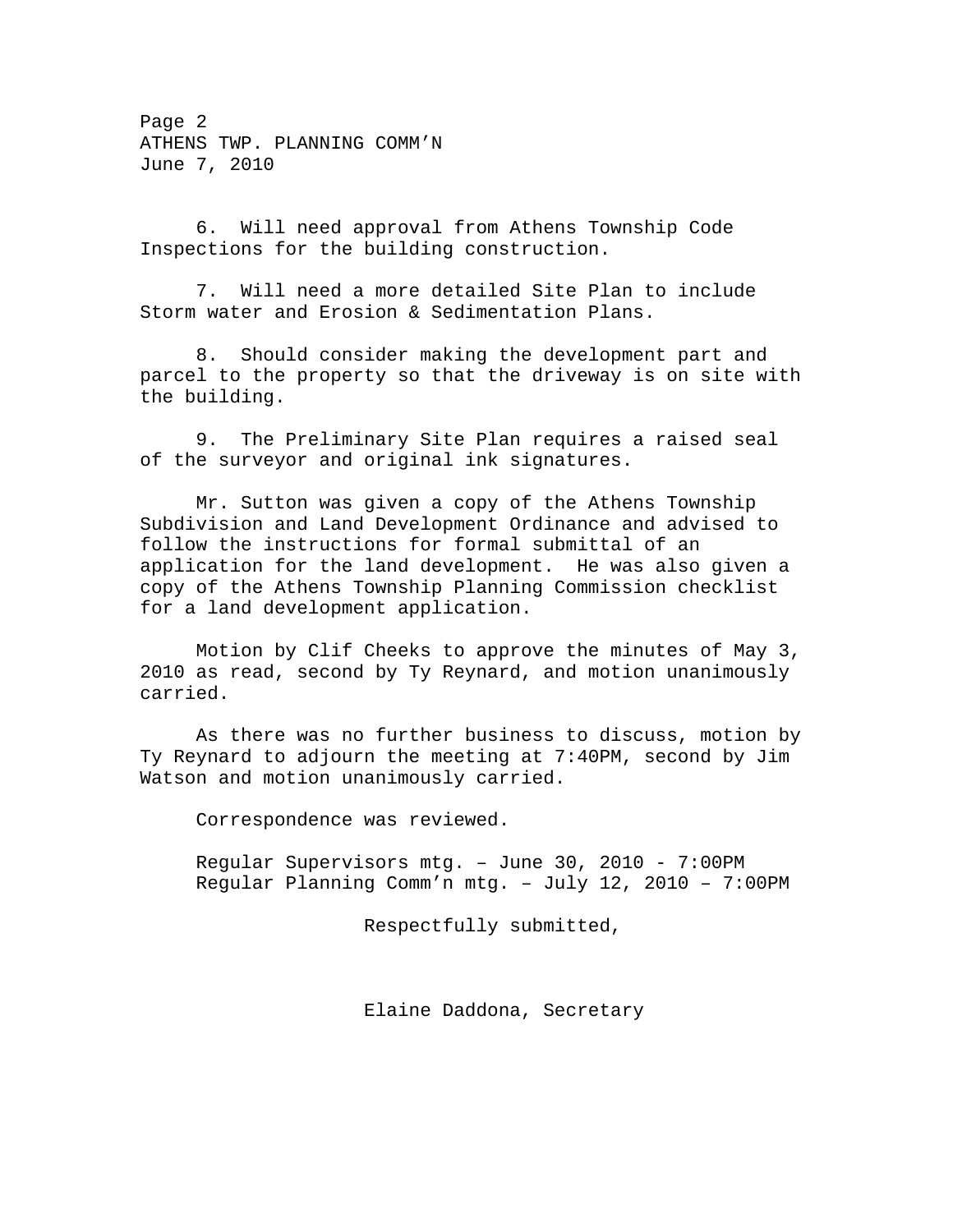## ATHENS TOWNSHIP PLANNING COMMISSION July 12, 2010

The regular meeting of the Athens Township Planning Commission was called to order on Monday, July 12, 2010 at 7:00PM by Chairman, Scot Saggiomo.

Present: Scot Saggiomo, Clif Cheeks, James Watson, Ty Reynard, Martha Brennan, Ed Reid, Zoning Officer and Secretary, Elaine Daddona. Sign-in sheet was available for all others present.

 Meeting was called to order by Chairman, Scot Saggiomo at 7:02PM.

# **Dandy Mini Mart – Greens Landing #10-08**

 Dave Young of Larson Design Group was present on behalf of the owner, Randy Williams, regarding a Preliminary Site Plan land development application dated June 23, 2010 for an addition to the existing convenience store of approximately 1,259 square feet located on Wolcott Hollow Road and State Route 220 in Greens Landing, zoned Rural Center. Mr. Young explained that this was a restructuring of the building to offer more and better products, that the parking and access was inadequate and would be changed. Bathrooms would be added as well. He also stated that they had been to the Athens Township Zoning Hearing Board regarding variances for the required setbacks which establish buffer distances, and the required number of parking spaces for which the Zoning Hearing Board approved the project as revised and permitted the larger footprint of building size. A privacy fence along the property line would be added, and there would be no utility expansion. Drywells will be added for storm water management. Mr. Young stated the impervious surface is less than one acre so no NPDES Permit would be required. Erosion and Sedimentation sketch plan had been submitted to Bradford County Conservation and an E-Mail correspondence dated November 10, 2009 from Jason Petlock was submitted that stated "no permits would be necessary from the PA Department of Environmental Protection nor the US Army Corps of Engineers and also with regard to Chapter 105 issues. This correspondence also stated that the provided construction drawings, in addition to the Floodway and FIRM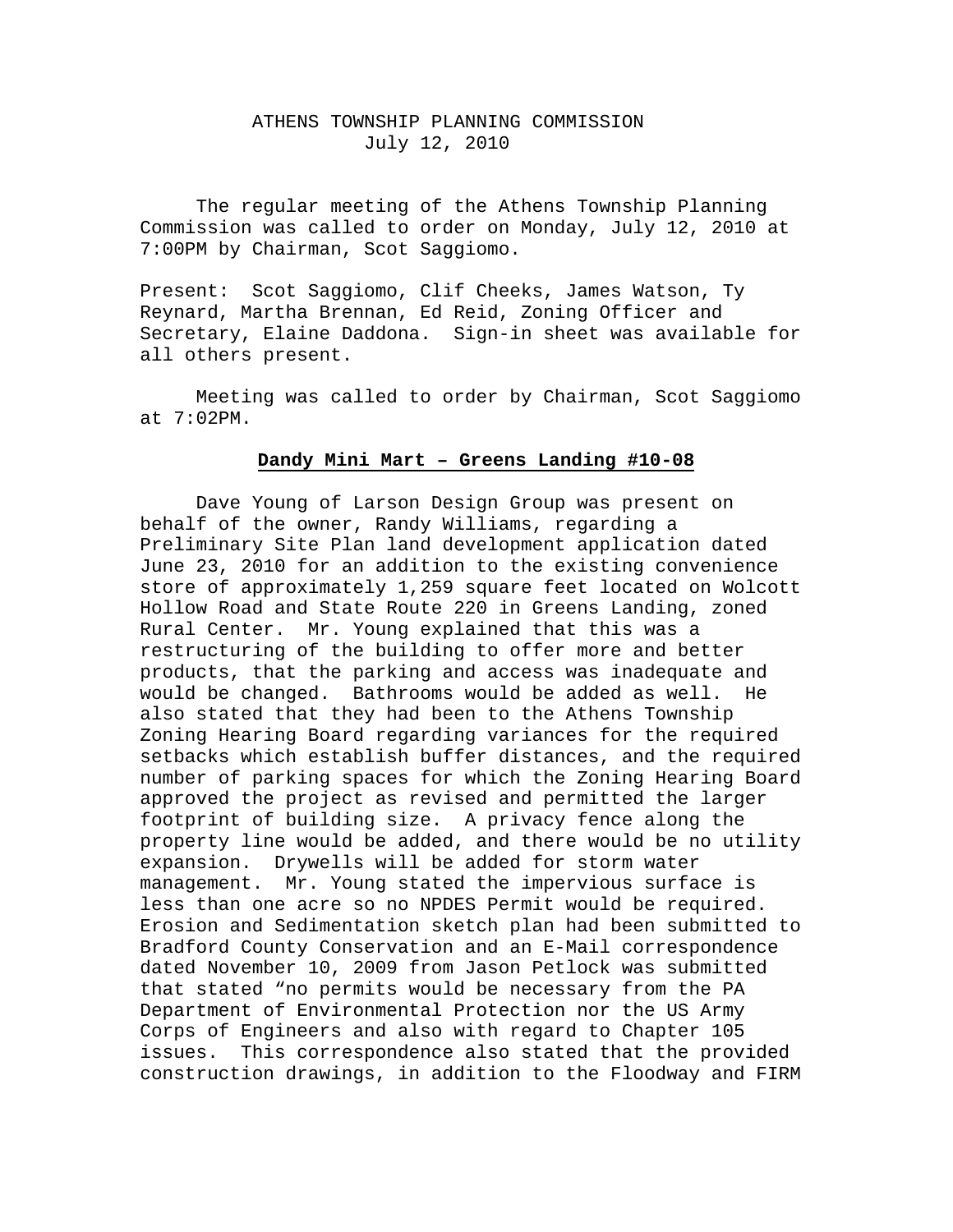Page 2 ATHENS TWP. PLANNING COMM'N July 12, 2010

Maps, coupled with the FEMA Flood Study elevations all indicated no impacts or disturbances within the Floodway nor the 100 year Floodplain Boundaries." Ed Reid stated that he had spoken with Brad Cummings from the Bradford County Conservation District after reviewing the Preliminary Site Plan and he strongly recommended that the Planning Commission require Larson Design Group to submit a full Erosion and Sedimentation Plan for approval from the Bradford County Conservation District.

 Check #0136574 dated June 24, 2010 in the amount of Two Hundred (\$200.00) Dollars from Dandy Mini Marts, Inc. was received for filing fee, along with Check #0136576 in the amount of Twenty-five (\$25.00)Dollars made payable to the Bradford County Treasurer was received for review fee.

 The Planning Commission reviewed the Site Plan with Mr. Young, and they felt that they were too many deficiencies with the Plan as presented to move forward with a formal review to make a recommendation to the Supervisors at this time. The Planning Commission also stated that this Plan would be reviewed by another Engineer and a retainer fee of \$1,500.00 Dollars from the applicant would be required for this review. He was asked to make the corrections and re-submit the Plan.

#### **Robert/Thomas Conway t/a Industrial Electronics #10-09**

 Bruce Benish of Benish Surveying was present with Thomas Conway of Industrial Electronics with a survey dated June 28, 2010 for a land development application to construct a Communications Tower to be located at Round Top Park off Bobcat Road, zoned Public/Semi Public District. An eight foot (8 ft.) fence is proposed to be placed around the tower. A proposed Site Land Lease Agreement with Athens Township was submitted for this construction. Mr. Conway had applied to the Athens Township Zoning Hearing Board for a special exception to install, operate and maintain a communications facility and erect a 160-foot self-support tower, antenna dishes and a communications shelter at the base of the tower. The special exception was approved by the Zoning Hearing Board on May 25, 2010 to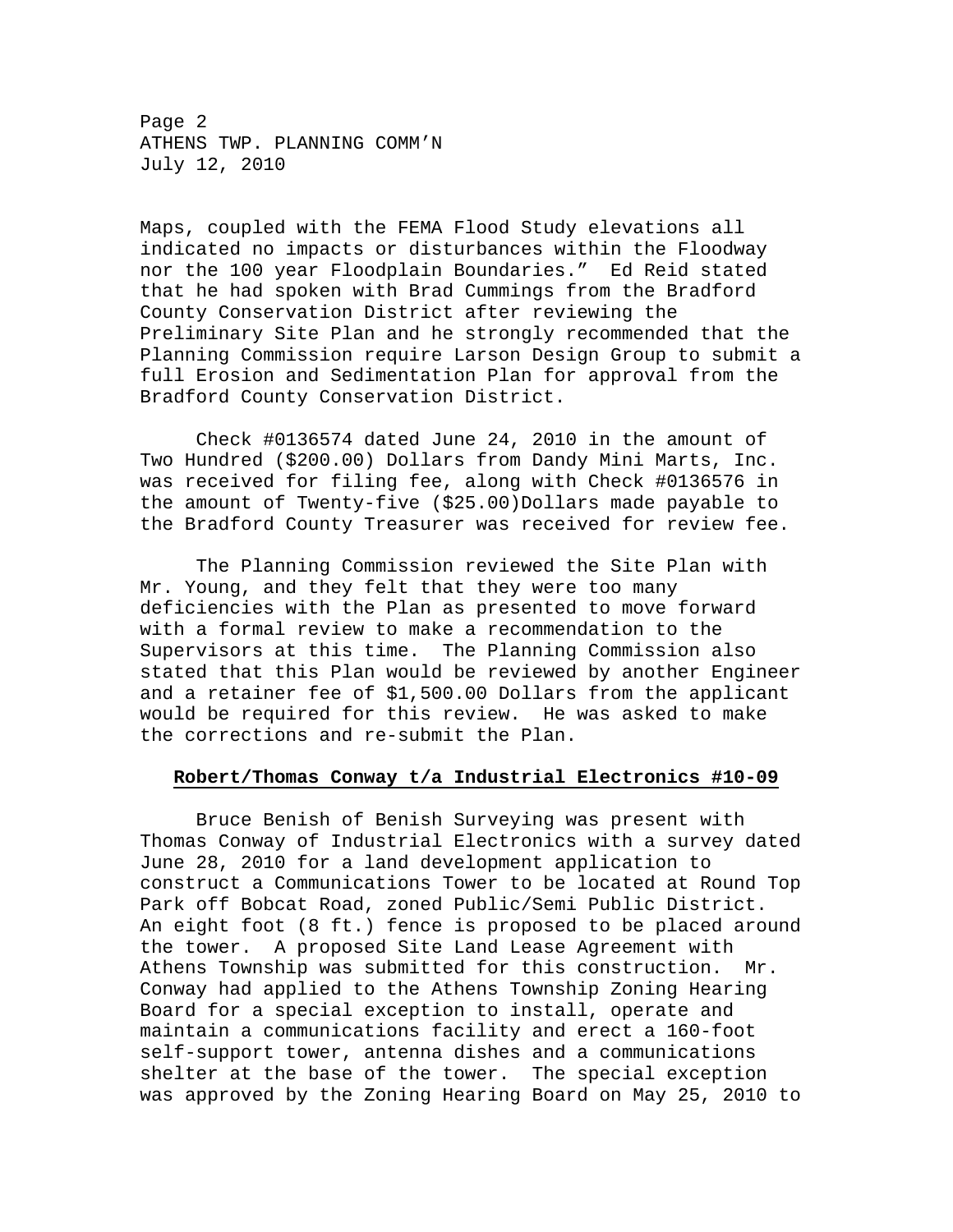Page 3 ATHENS TWP. PLANNING COMM'N July 12, 2010

include approval of the height of the tower from 150 feet to 160 feet contingent upon demonstrating the FAA requirements and an engineering plan for the tower. Also at the time of the issuance of the building permit from Athens Township, the owner would need to produce a valid, current FCC license and proof of liability insurance.

 Check #2517 from Bruce Benish Surveying dated June 28, 2010 in the amount of One Hundred (\$100.00) Dollars was received for the filing fee along with Check #2518 in the amount of Twenty-five (\$25.00) made payable to the Bradford County Treasurer for the review fee.

 Motion by Clif Cheeks to review the Plan for Preliminary Plan approval only, second by Martha Brennan, and motion unanimously carried. A checklist was completed and the following deficiencies were noted:

 1) Need to note acreage along with square footage on the Plan.

 2) Need to show twenty foot (20 ft) driveway easement on the Final Plan.

- 3) Need to show eight foot (8') fence on the Plan.
- 4) Need engineering plan for the Tower.
- 5) Need "will serve" letter from the Electric Company.

 Motion by Clif Cheeks, second by Ty Reynard to recommend Preliminary Plan approval only, contingent upon resolution of the deficiencies, to the Supervisors at their meeting on July 28, 2010 and motion unanimously carried.

#### **Ronald E./Roxann E. Callear #10-10**

 Bruce Benish of Benish Surveying was present along with the applicants, Ronald and Roxann Callear, for a land development application for a proposed expansion to the Callear R & R Barbecue property located on Winslow Street, zoned Commercial. Survey dated June 28, 2010 by Benish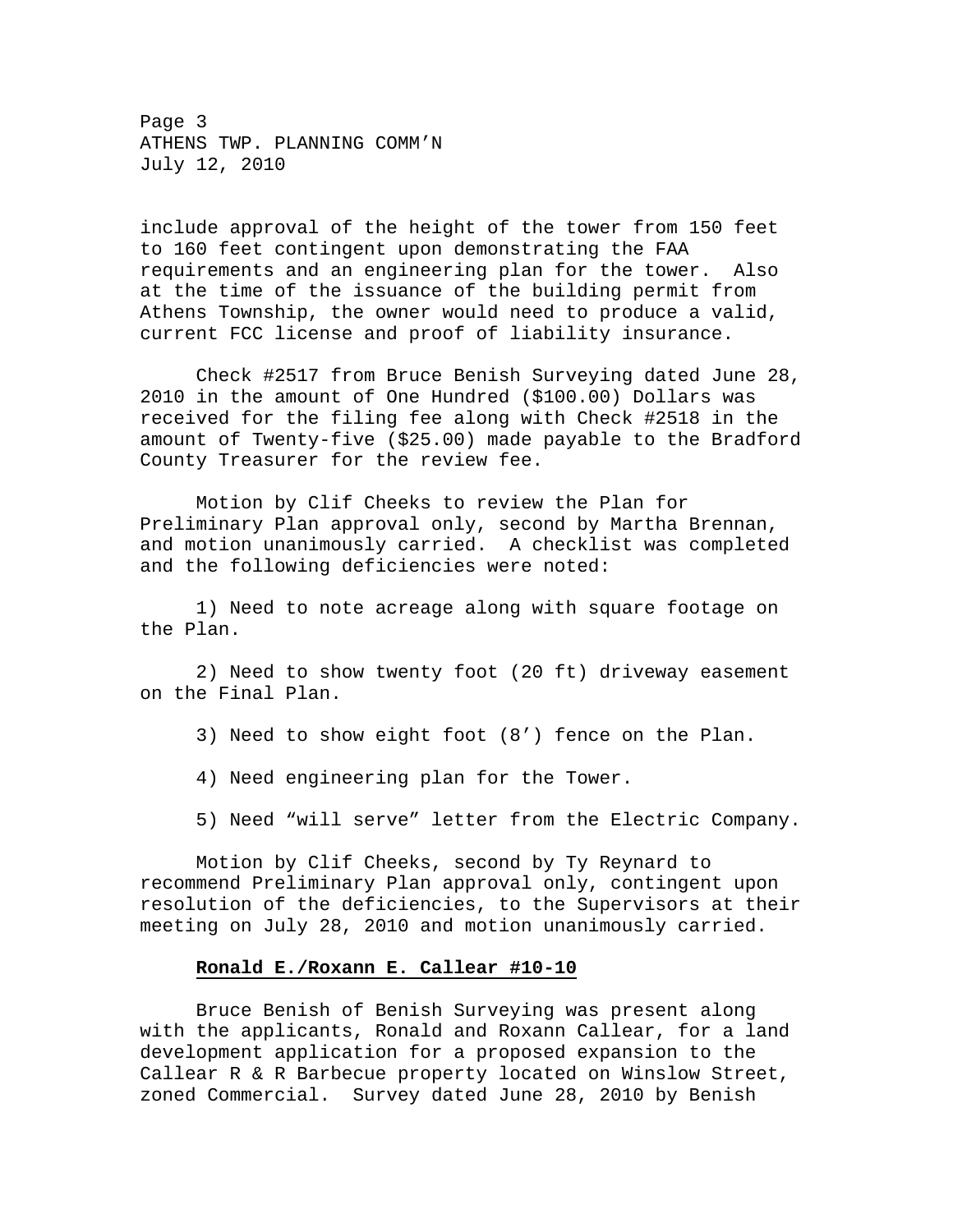Page 4 ATHENS TWP. PLANNING COMM'N July 12, 2010

Surveying was submitted. A construction drawing prepared by James R. Frandsen and dated June 28, 2010 was received by Athens Township on July 6, 2010 for the new addition.

 Check #2515 from Bruce Benish Surveying dated June 28, 2010 in the amount of One Hundred (\$100.00) Dollars was received for filing fee, along with Check #2516 in the amount of Twenty-five (\$25.00) Dollars made payable to the Bradford County Treasurer for the review fee.

 Motion by Martha Brennan, second by Ty Reynard to review for preliminary/final plan approval, and motion was unanimously carried. A checklist was completed and the following deficiencies were noted:

1) Need to provide a Narrative for the project.

 2) Need a Waiver from the Supervisors for the gravel parking area.

 3) Need to note the size and location of all sewers and water mains on the Plan.

 4) Need letter from the Athens Township Sewer Authority regarding the increased usage.

 NOTE: Need Waiver of the Supervisors regarding the gravel parking area and the marking of the spaces.

 Motion by Ty Reynard, second by Jim Watson for Preliminary/final plan approval, contingent upon resolution of the deficiencies, to the Supervisors for their meeting on July 28, 2010 and motion unanimously carried.

 Motion by Ty Reynard to approve the minutes of June 7, 2010 as read, second by Jim Watson, and motion unanimously carried.

 As there was no further business to discuss, motion by Chairman Scot Saggiomo to adjourn the meeting at 9:00PM.

Correspondence was reviewed.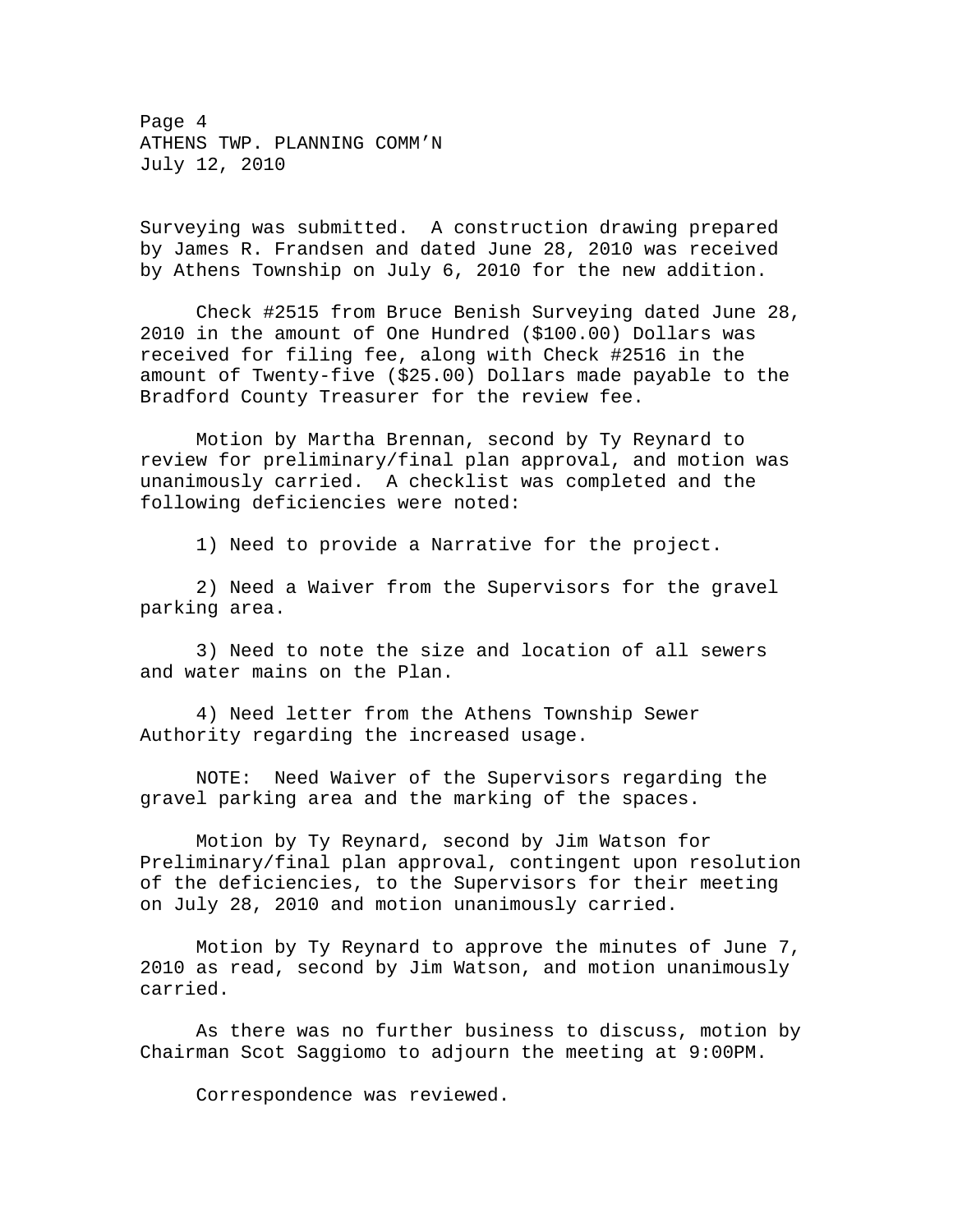Page 5 ATHENS TWP. PLANNING COMM'N July 12, 2010

> Regular Supervisors mtg. – July 28, 2010 - 7:00PM Regular Planning Comm'n mtg. – August 2, 2010 – 7:00PM Respectfully submitted,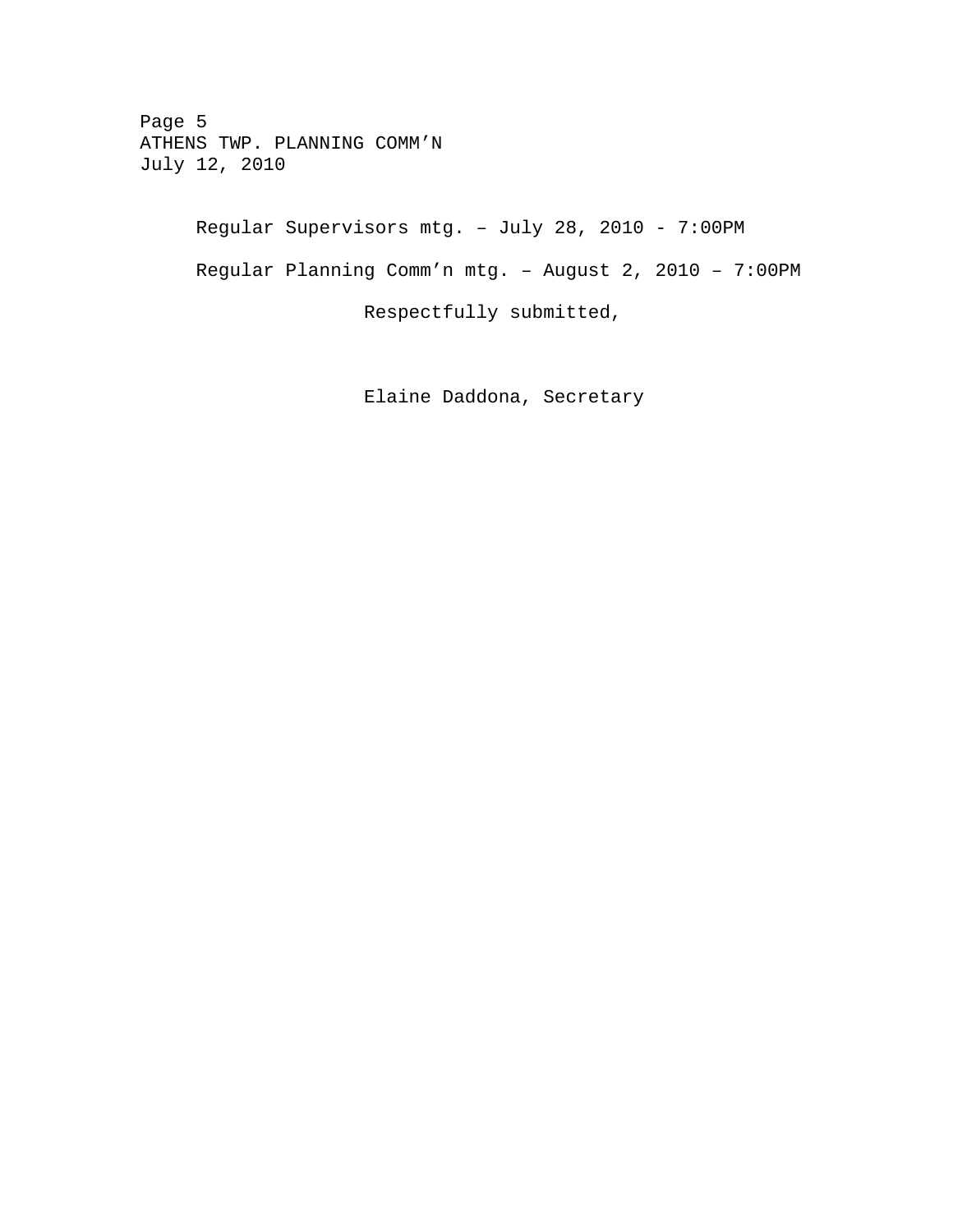## ATHENS TOWNSHIP PLANNING COMMISSION September 13, 2010

The regular meeting of the Athens Township Planning Commission was called to order on Monday, September 13, 2010 at 7:00PM by Chairman, Scot Saggiomo.

Present: Scot Saggiomo, Clif Cheeks, James Watson, Ty Reynard, Ed Reid & Laurie Bowen, Zoning Officers, and Secretary, Elaine Daddona. Martha Brennan was unable to attend. Sign-in sheet was available for all others present.

#### **Karen L. Lamphere #10-11**

 Bruce Benish of Benish Surveying was present along with the owner, Karen L. Lamphere, for a one-lot subdivision, Lot 1A to become part and parcel to the adjacent lot of Karen L. Lamphere located on Murphy Road. Survey was received on August 23, 2010 by Athens Township. Narrative states the purpose of this subdivision is to divide the parent tract of 1.8968 acres into two parcels. The subdivided parcel Lot 1A containing 0.5076 acres will become part and parcel to the adjacent lot also owned by Karen L. Lamphere to form a single lot of 1.3892 acres. This lot contains a house, well and on-lot septic system. The residual parcel contains a house, well and on-lot septic system. Surrounding areas are residential/agricultural.

 Check #2531 dated August 23, 2010 in the amount of One Hundred (\$100.00) Dollars from Bruce Benish Surveying was received for filing fee, along with Check #2532 in the amount of Twenty-five (\$25.00) Dollars made payable to the Bradford County Treasurer received for review fee.

 Motion by Ty Reynard, second by Jim Watson to review the plan for preliminary/final plan approval, and motion was unanimously carried. A checklist was completed and no deficiencies were noted. There were, however, two comments to the Supervisors as follows:

 COMMENTS: 1) Existing lot was non-conforming, and the new lot will remain non-conforming. 2) Topographic contours are shown at 500 scale.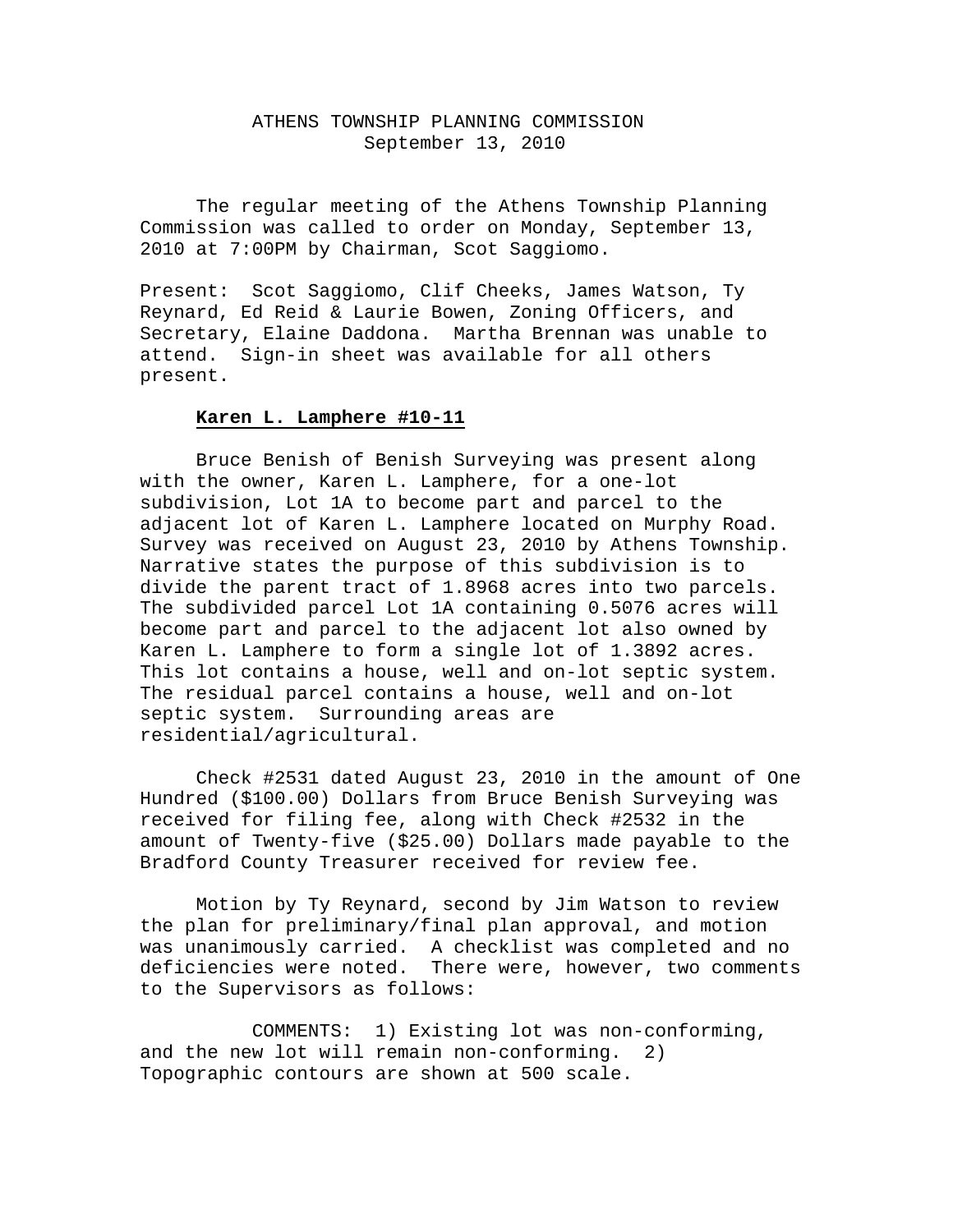Page 2 ATHENS TWP. PLANNING COMM'N September 13, 2010

 Motion by Jim Watson to recommend preliminary/final plan approval to the Supervisors at their meeting on September 29, 2010, second by Ty Reynard, and motion unanimously carried.

#### **Borough of Sayre #10-12**

 Christopher Iachini of Larson Design Group was present with a survey plan dated August 17, 2010 for a one-lot subdivision (formerly the Blue Swan Airport) located on Mile Lane Road. The Borough of Sayre is the property owner, and there was no one present to represent the Borough of Sayre nor a Power of Attorney from the owner so that the Planning Commission could proceed with a formal review of the plan submitted. Therefore, Chairman Saggiomo stated that the plan would be reviewed as a sketch plan only.

It was noted by the Planning Commission as follows:

 1) The scale is 150' per inch and should be 100' per inch. It was suggested that a cover page with the information be done and the plan placed on a separate sheet.

 2) The building setbacks appeared to be stated incorrectly.

 3) The names of property owners are not listed on the south side, and some small parcels on the west.

 4) There was no date on the plan when the pins were set.

 Following this review, it was determined that a special meeting of the Planning Commission would need to be scheduled for Monday, September 20, 2010 at 7:00PM to formally review the revised Plan of the applicant for recommendation to the Supervisors.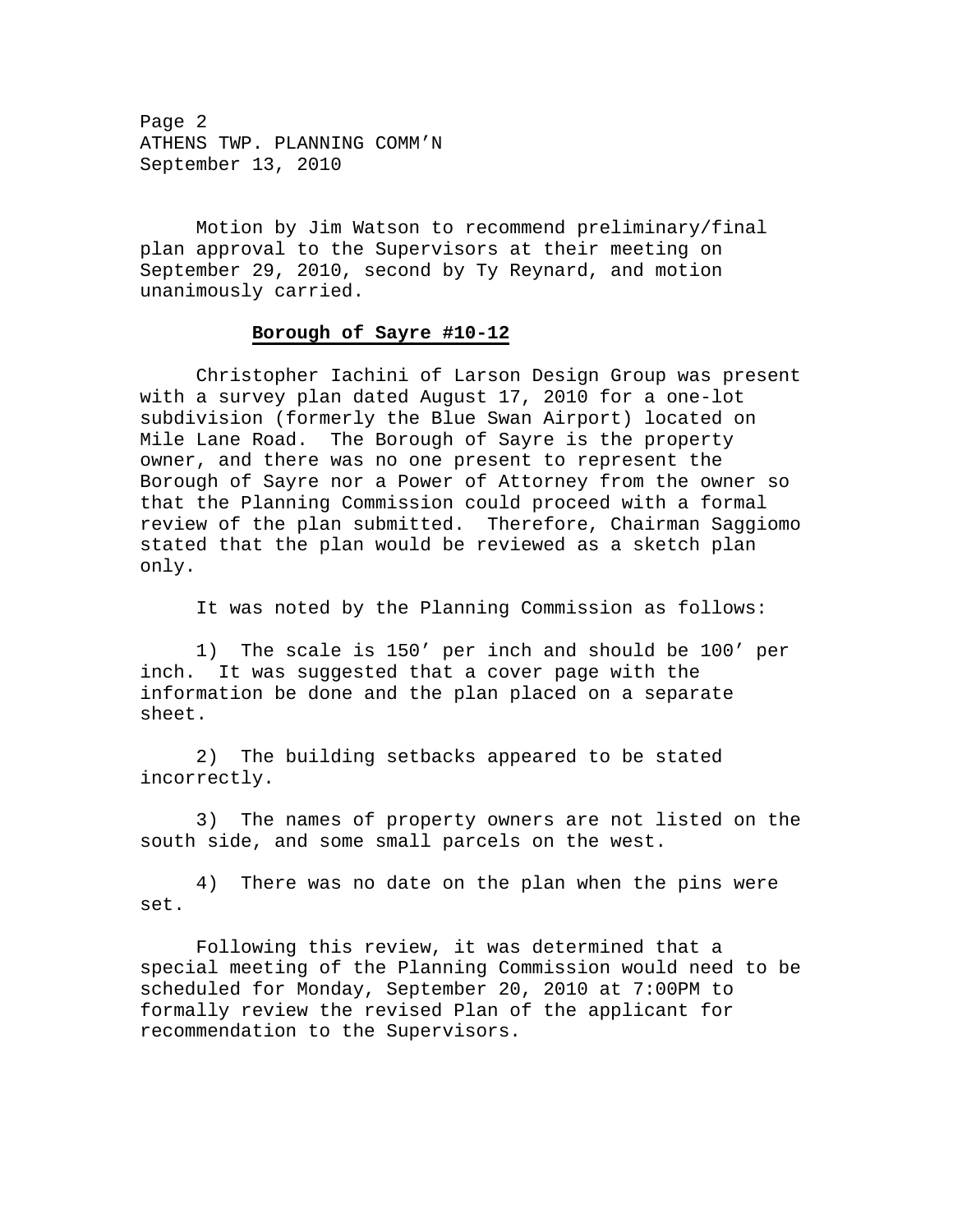Page 3 ATHENS TWP. PLANNING COMM'N September 13, 2010

Correspondence was reviewed.

 Motion by Ty Reynard to approve the minutes of July 12, 2010 as read, second by Clif Cheeks, and motion unanimously carried.

 As there was no further business to discuss, motion by Ty Reynard, and second by Chairman Scot Saggiomo to adjourn the meeting at 8:38PM.

Joint Board mtg./Planning/Zoning – Sept. 14, 2010 - 7:00PM Special Planning Comm'n mtg. – Sept. 20, 2010 -7:00PM Regular Supervisors mtg. – Sept. 29, 2010 - 7:00PM Regular Planning Comm'n mtg. – Oct. 4, 2010 – 7:00PM

Respectfully submitted,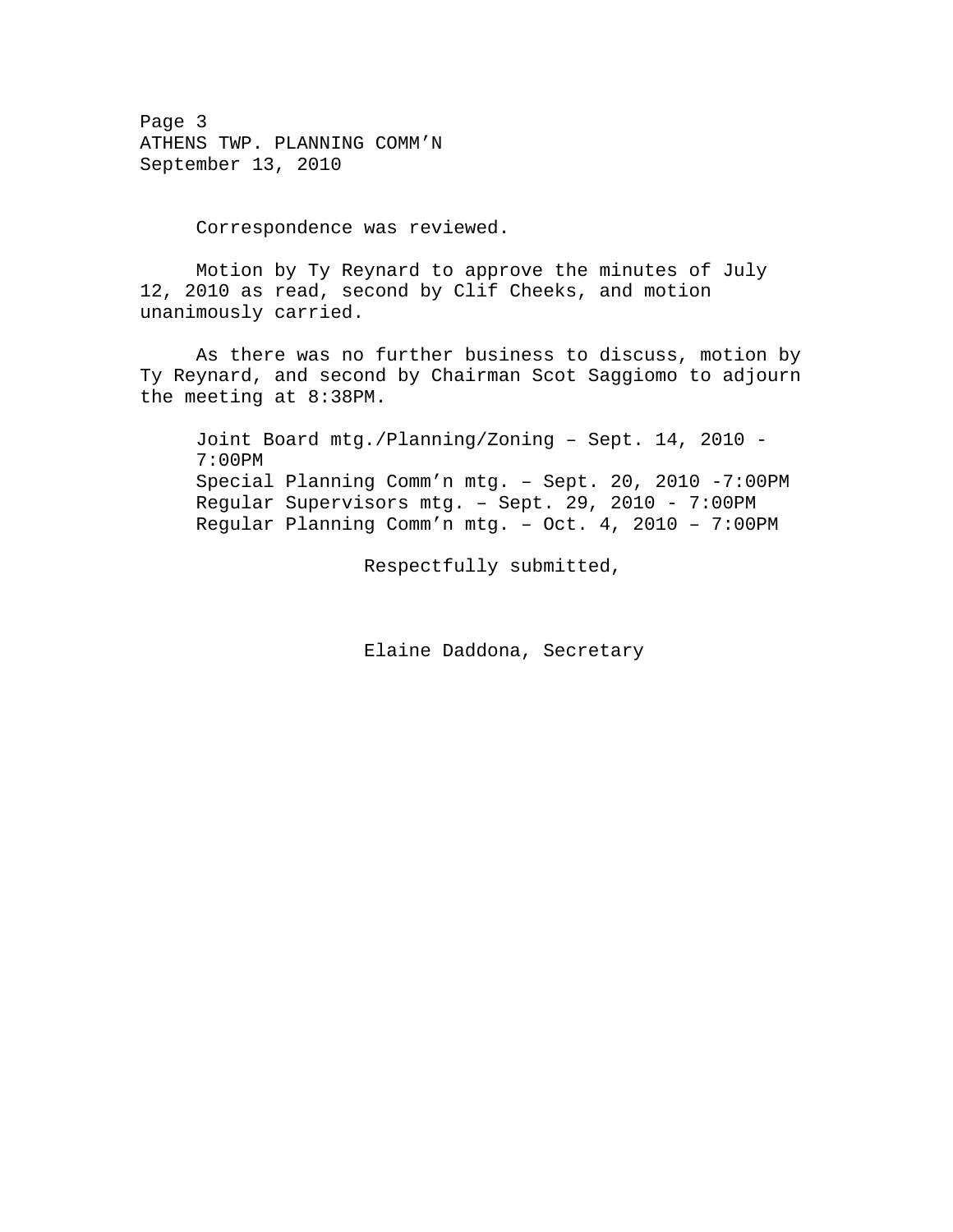# ATHENS TOWNSHIP PLANNING COMMISSION Special Meeting September 20, 2010

A special meeting of the Athens Township Planning Commission was called to order on Monday, September 20, 2010 at 7:00PM by Chairman, Scot Saggiomo.

Present: Scot Saggiomo, Clif Cheeks, James Watson, Ty Reynard, Laurie Bowen, Zoning Officer, and Secretary, Elaine Daddona. Martha Brennan was absent. Sign-in sheet was available for all others present.

#### **Borough of Sayre #10-12**

 Christopher Iachini of Larson Design Group presented a revised survey plan dated September 16, 2010 for a one-lot subdivision (formerly the Blue Swan Airport) located on Mile Lane Road. A corrected Project Narrative was submitted which states that this project proposes a simple subdivision on lands of the Borough of Sayre, locally known as the Blue Swan Airport. The parent tract of land consists of approximately 71.2 acres as described in Deed Book 440, Page 403 and in Deed Book 481 at Page 366. It is the Borough's intent to subdivide to Chesapeake Energy all of the lands east of Lamoka Road. The proposed lot is bordered on the north by lands of Raven Holding Company, on the east by lands of Gross, Sprague and Lubin, on the south generally by Mile Lane Road, and on the west generally by Lamoka Road. This proposed lot contains 55.7754 acres. The Borough will retain the remaining lands west of Lamoka Road, approximately 15.4 acres. An executed Power of Attorney from the Borough of Sayre to Christopher Iachini, P.L.S. of Larson Design Group dated September 17, 2010 was received along with the plan.

 Check#077958 in the amount of One Hundred twenty-five (\$125.00) Dollars from Larson Design Group, Inc. was received on August 26, 2010 for the filing fee for the subdivision along with Check #077961 in the amount of Twenty-five (\$25.00) Dollars made payable to the Bradford County Treasurer for the Bradford County Planning review fee and received on the same date.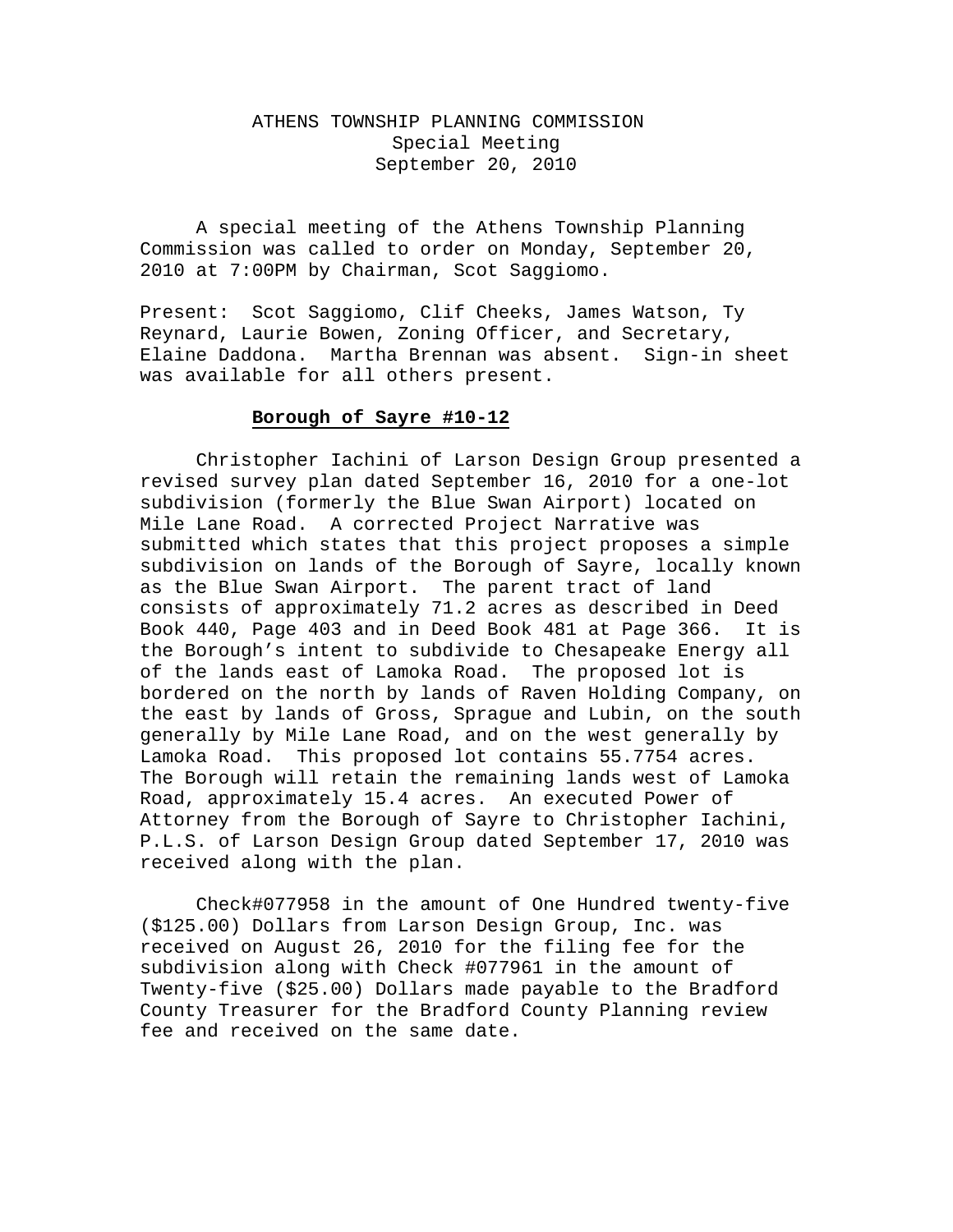Page 2 ATHENS TWP. PLANNING COMM'N September 20, 2010

 Motion by Clif Cheeks, second by Ty Reynard to review for preliminary/final plan approval, and motion unanimously carried. A checklist was completed and no deficiencies were found.

 Motion by Ty Reynard, second by Jim Watson to recommend preliminary/final plan approval to the Supervisors for their meeting on September 29, 2010, and motion unanimously carried.

 Motion by Clif Cheeks, second by Jim Watson to approve the minutes of September 13, 2010 as read, and motion unanimously carried.

 As there was no further business to discuss, motion by Ty Reynard, and second by Jim Watson to adjourn the meeting at 7:35PM.

Regular Supervisors mtg. – Sept. 29, 2010 - 7:00PM Regular Planning Comm'n mtg. – Oct. 4, 2010 – 7:00PM

Respectfully submitted,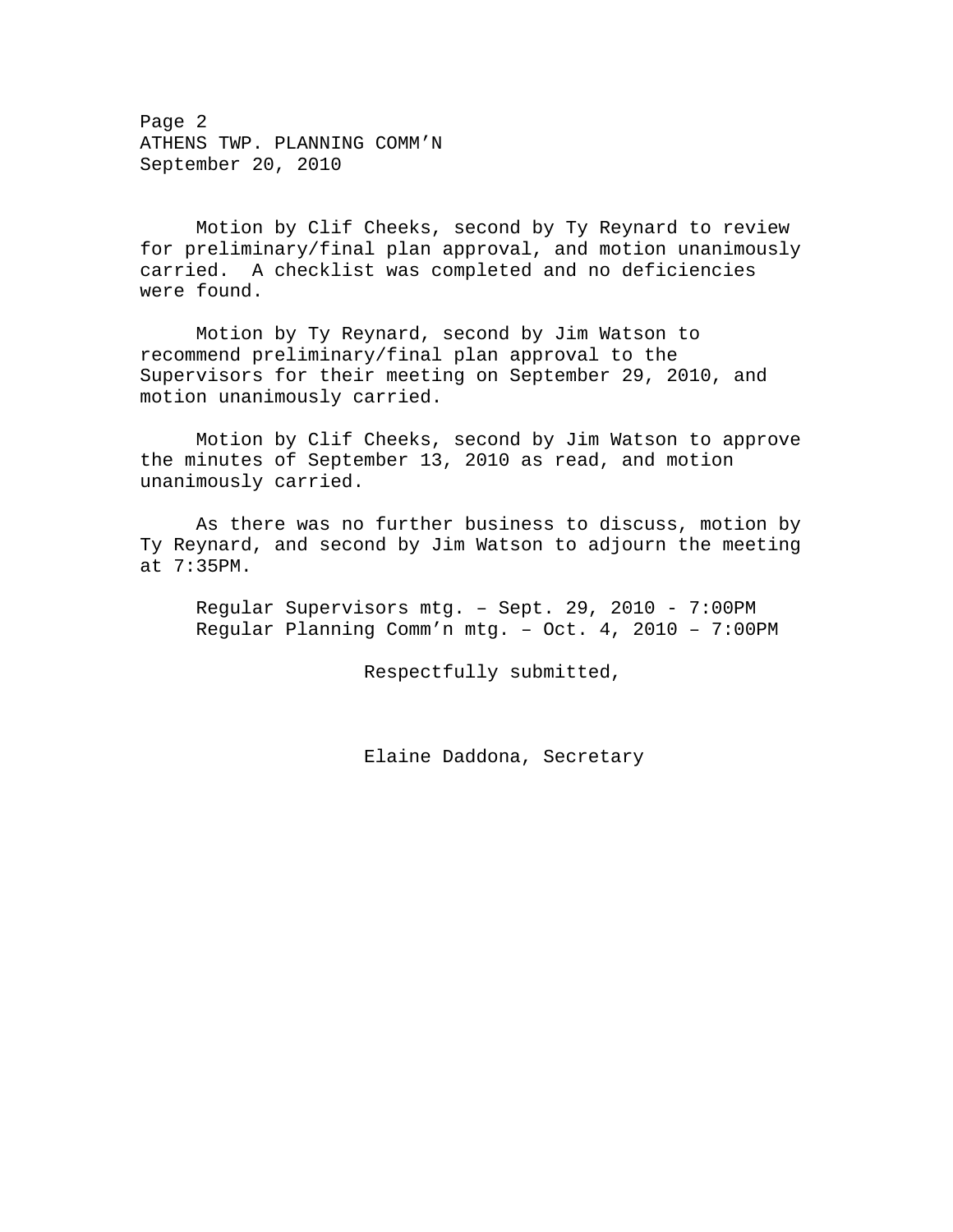## ATHENS TOWNSHIP PLANNING COMMISSION October 4, 2010

The regular meeting of the Athens Township Planning Commission was called to order on Monday, October 4, 2010 at 7:00PM by Chairman, Scot Saggiomo.

Present: Scot Saggiomo, Clif Cheeks, James Watson, Ty Reynard, Martha Brennan, Ed Reid and Laurie Bowen, Zoning Officers and Secretary, Elaine Daddona. Sign-in sheet was available for all others present.

### **Dandy Mini Mart – Greens Landing #10-08**

 Dave Young of Larson Design Group was present on behalf of the owner, Randy Williams, and submitted a revised Preliminary Site Plan received by the Township on September 20, 2010 for a land development located on Wolcott Hollow Road and State Route 220, zoned Rural Center District. The initial Site Plan had been submitted at the July 12, 2010 meeting of the Planning Commission but was not formally reviewed due to the amount of deficiencies. The plans were reviewed by William Schneider of CEI Engineering Associates, Inc. as the review Engineer for Athens Township Supervisors due to the recommendation of the Athens Township Planning Commission. A revised Preliminary Site Plan from Larson Design Group dated July 14, 2010 was forwarded to the review Engineer on July 22, 2010. A revised Project Narrative was received by the Township on September 20, 2010 and stated that this project proposes an addition of approximately 1,259 square feet to an existing convenience store. Additional paved parking spaces will be provided on the western side of the project. Access to the site will be gained through the existing entrances on both Wolcott Hollow Road and SR 220. Boundary and topography based on a survey performed by Butler Land Surveying, Inc. Larson Design Group assumes no responsibility for the accuracy or sufficiency of this information. Storm water runoff will be directed towards drywells as noted on the plans. Documents also received on that date are as follows: Response letter; revised Cost Estimate; Elevation Certificate; copies of Zoning Hearing Board Decisions dated November, 2009 and June, 2010; revised Erosion and Sediment Report; Operations and Maintenance Agreement, and Infiltration Report.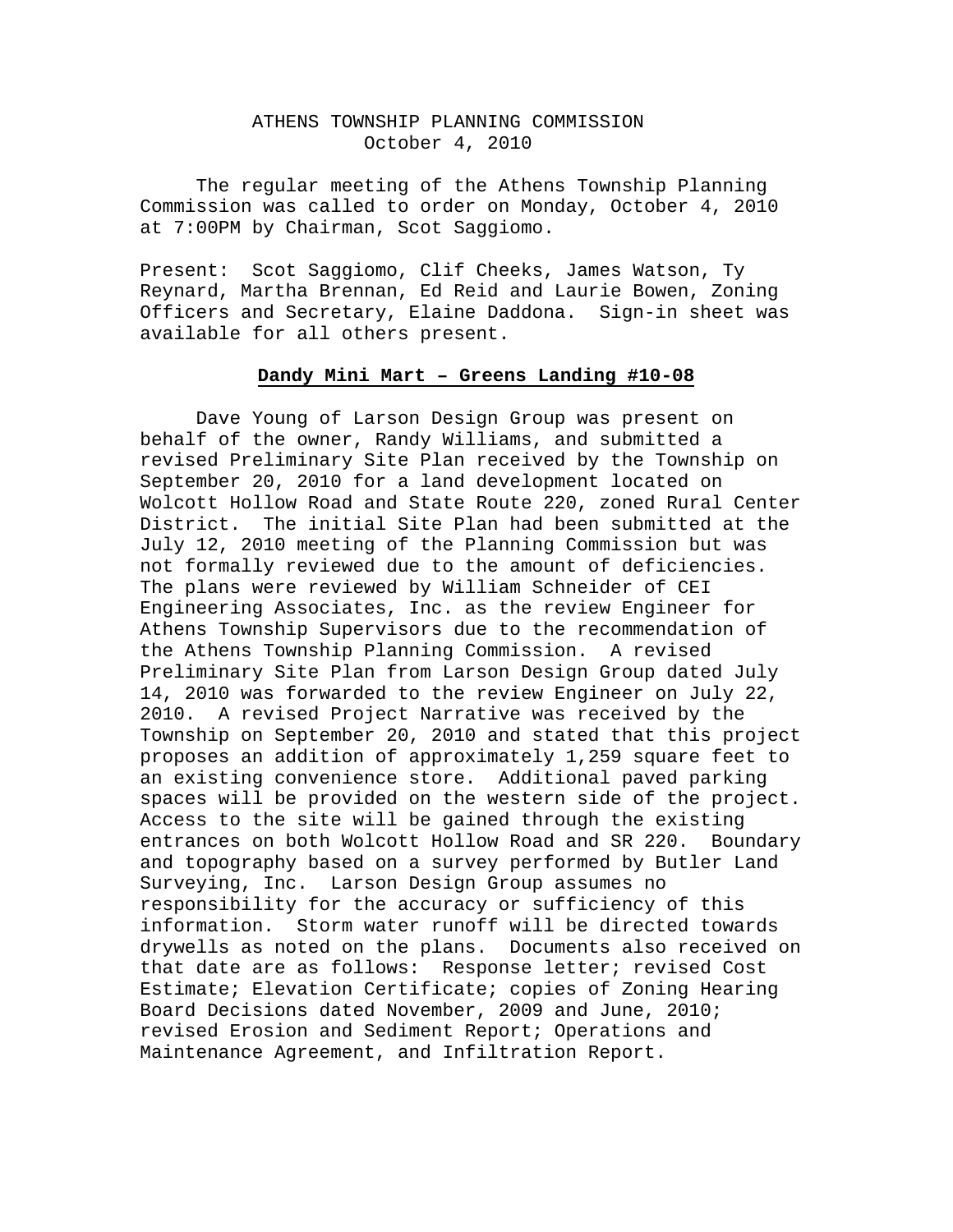Page 2 ATHENS TWP. PLANNING COMMISSION October 4, 2010

 Comments from William Schneider, P.E. of CEI Engineering Associates regarding any deficiencies that remained from his review were submitted by Ed Reid, Zoning Officer, at this meeting for the consideration of the Planning Commission.

 Motion by Ty Reynard, second by Clif Cheeks for preliminary plan review, and motion unanimously carried. A checklist was completed and the following deficiencies were noted:

 1) Page C3 of the Preliminary Site Plan will note that the chain link fence will have privacy slats.

2) Need to provide plant schedule for site planting.

 3) Need Owner's and Engineer's signatures on the Plan.

 4) Need to obtain/provide permit from the Bradford County Conservation District.

COMMENT: Need to provide Township update on stream bank restoration discussions with the Bradford County Conservation District (per response number 37 in Larson Design Group letter dated September 20, 2010).

 Motion to recommend preliminary plan approval by Ty Reynard, contingent on resolution of the deficiencies, second by Jim Watson, to the Supervisors at their meeting on October 27, 2010, and motion unanimously carried.

#### **Tennessee Gas Pipeline Pipeyard – Sketch Plan Review**

 Tim Hanson of Goshen, New York was present as Agent for the Tennessee Gas Pipeline Company with an application for review of a land development located at the Road "B" Valley Business Park on lands of Masco Retail Cabinet Group, LLC. A proposed Lease Agreement with Masco and Tennessee Gas Pipeline Company was submitted along with a legal description of the premises. Also submitted was a 300 Line Project Pipe Yard Layout for Pipe Yard 317-4,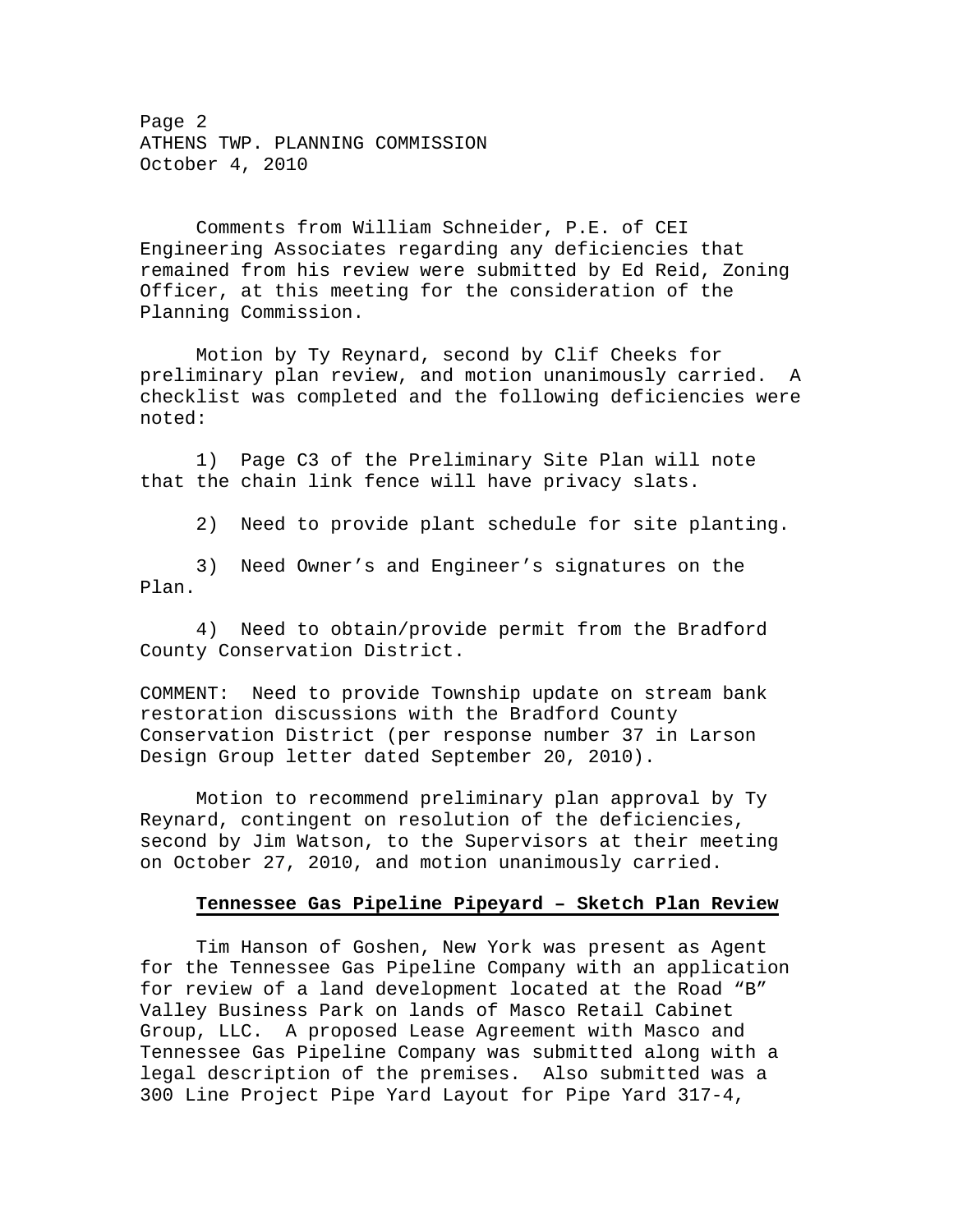Page 3 ATHENS TWP. PLANNING COMM'N October 4, 2010

dated August 10, 2010 and prepared by Tennessee Gas Pipeline, a photocopy of a survey prepared by Joyce Surveying & Mapping Associates dated June 18, 1999 which shows the 30-acre parcel involved in this project, and these documents were received by the Township on September 17, 2010. On October 4, 2010 a statement of Christopher Michaud, a registered professional land surveyor, was received stating that this was not a subdivision of the existing lands and not considered a new land development. Also submitted on this date was a Traffic Flow Sketch and Pipe yard Traffic Flow. Ed Reid, Zoning Officer, had Emailed a list of documents to Mr. Hanson which would need to be provided to move forward with a formal review of the land development by the Planning Commission. Mr. Hanson stated that since there would be no construction of buildings, and that no soil would be taken off the site, that it was felt the documentation would not be needed. He stated this was a pipe yard for temporary storage of the pipes and an area to concrete coat the pipe. A temporary construction trailer would be on the site and silt fencing around the entire perimeter.

 Check #05388 in the amount of One Hundred (\$100.00) Dollars from Tennessee Pipeline dated September 17, 2010 was received for filing fee.

 A sketch plan review was made of the documents submitted. Clif Cheeks questioned the silt fence enclosing the parcel and whether or not this would be a safe alternative. Mr. Hanson asked what kind of fencing then would be recommended, and it was agreed that it should be six (6) foot chain link fencing. It was felt that the plans submitted were also incomplete and Mr. Hanson was directed to submit the documents which are required by the Subdivision and Land Development Ordinance of Athens Township for a land development, and to contact the Bradford County Conservation District regarding the proposed project to see if any permits will be required. The dates of submission for the next meeting of the Planning Commission and the workshop prior to the meeting were given to Mr. Hanson, and he was instructed concerning the fact that the Planning Commission makes a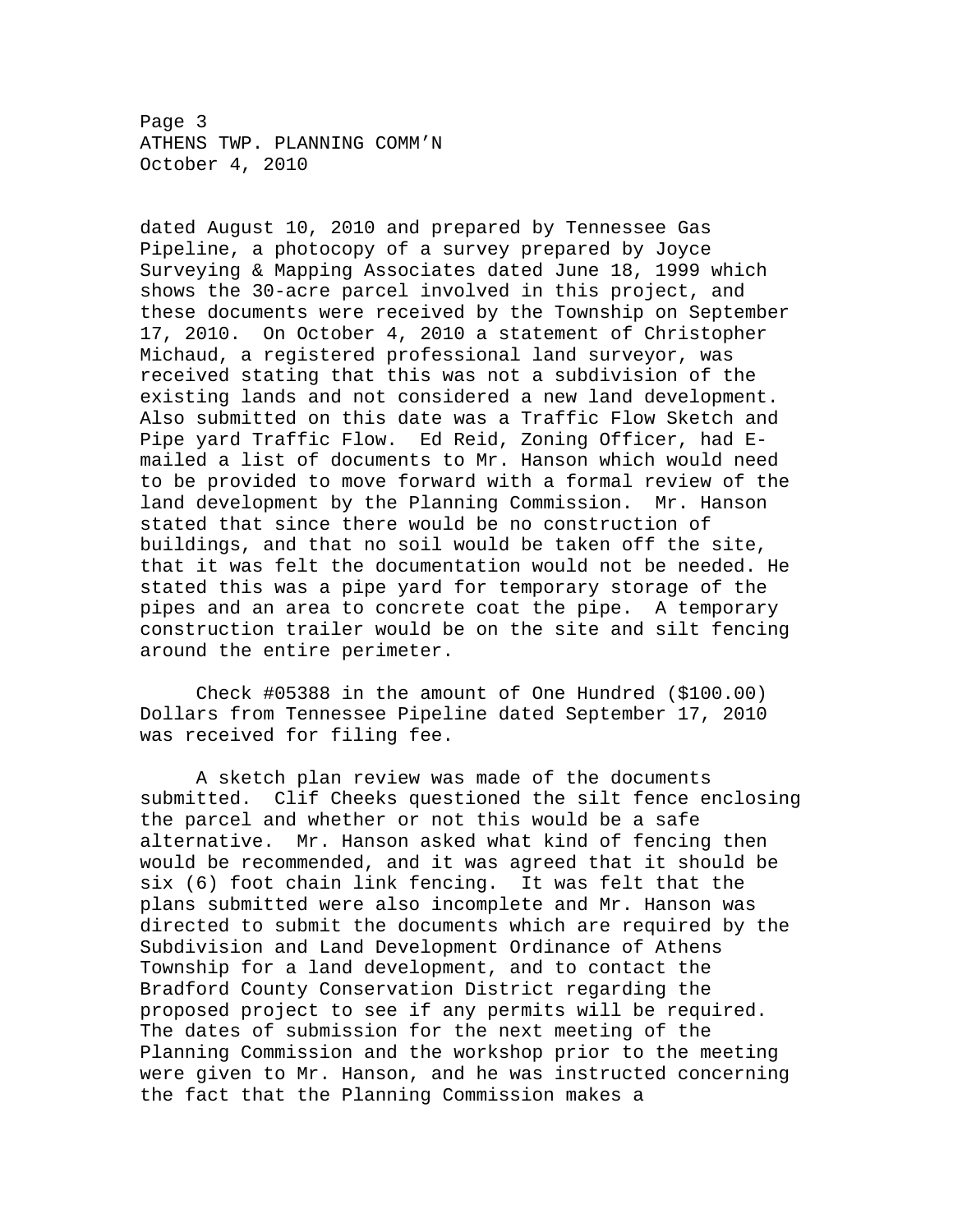Page 4 ATHENS TWP. PLANNING COMM'N October 4, 2010

recommendation to the Supervisors prior to their consideration for approval.

## **William C./Lori Sutton – Mile Lane Road**

 William Christopher Sutton, Bruce Benish, Surveyor, and Attorney Jonathan Foster, Jr. were present regarding Mr. Sutton's application to the Athens Township Zoning Hearing Board for a Special Exception. Attorney Zeller, Solicitor for the Athens Township Zoning Hearing Board, requested that the Planning Commission review the application prior to the next meeting of the Zoning Hearing Board and make a recommendation regarding the Special Exception. Review of the application and survey of Benish Surveying dated September 16, 2010 for a proposed campground for eight (8) sites for RV's on a 20-acre site located on Mile Lane Road and Highland Drive and zoned Woodland Conservation District was done. Mr. Sutton stated that this was for seasonal use only, and not intended for hunters during hunting season.

 Also submitted was an application to the Athens Township Zoning Hearing Board for a Special Exception regarding a proposed campground for four (4) sites for RV's on an 8-acre site located on Braddock Road and Beaver Pond Road, zoned Woodland Conservation District.

 Following review of the survey plans submitted for each proposed Special Exception, the following recommendation of the Planning Commission was made:

 1) Need to submit a Subdivision & Land Development application for each site.

 2) Need to show parking spaces on the lot for each site.

 3) Internal roads need to meet the standards in the Subdivision and Land Development Ordinance for each site.

 4) Need Bradford County Sanitation Department approval for each site.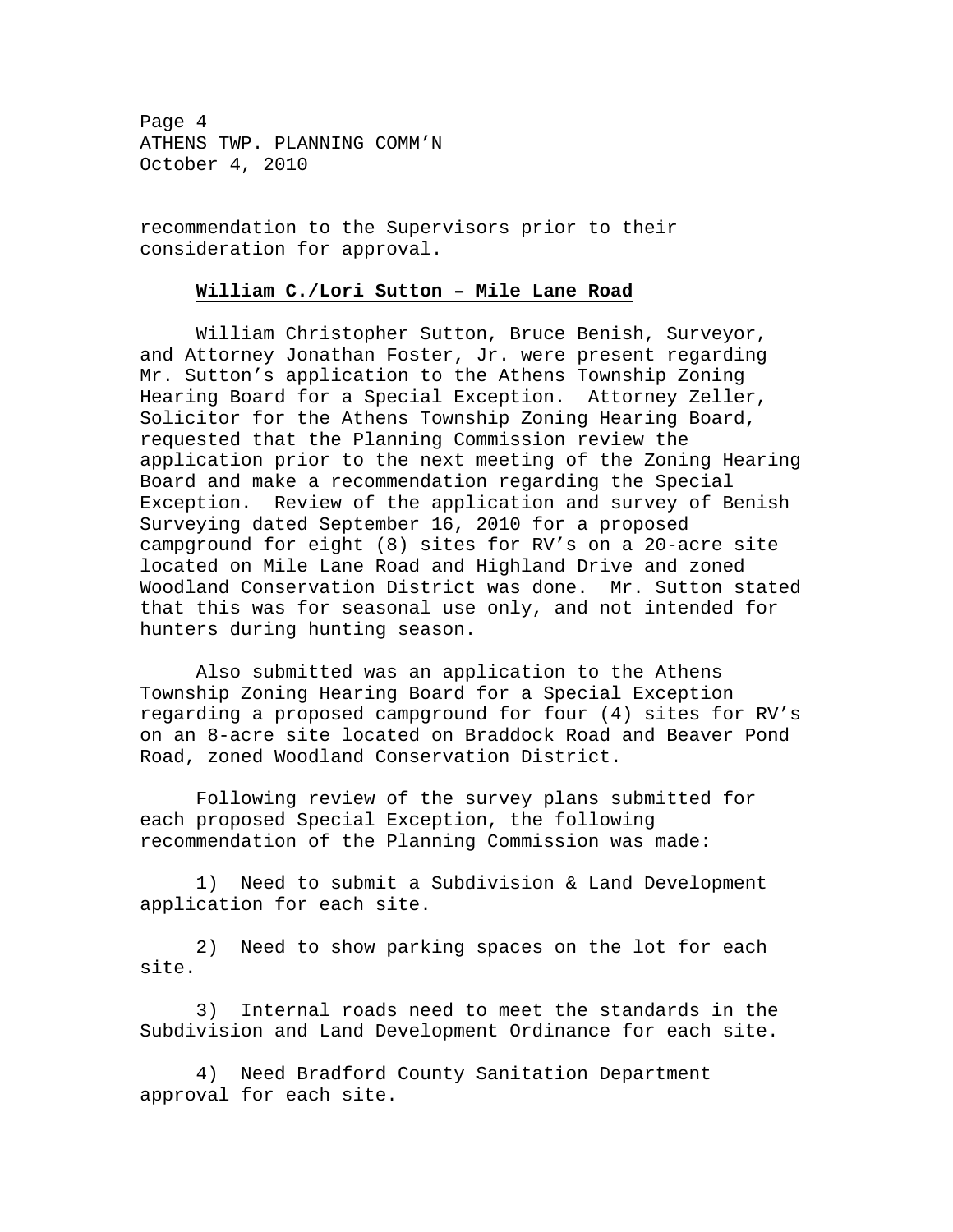Page 5 ATHENS TWP. PLANNING COMM'N October 4, 2010

 5) In the case of the Mile Lane Road site, would need PennDOT Highway Occupancy permit; and in the case of Braddock Road site would need Athens Township driveway permit.

Correspondence was reviewed.

 Motion by Ty Reynard to approve the minutes with a minor correction on Page 1, second by Jim Watson, and motion unanimously carried.

 It was announced that a letter dated September 29, 2010 from the Athens Township Supervisors requested a review of the Planning Commission for a Conditional Use application for approval for the Barrett Water Withdrawal site on Route 199 for which a hearing would be set in early November. This review would be done at the next regular meeting of the Planning Commission on November 1, 2010.

 It was announced that this was the last meeting for Jim Watson to attend since his term expires on October 30, 2010 and he would be retiring from Athens Township after that date. He was thanked for his past service and attendance to the Athens Township Planning Commission and wished the best of luck in his retirement.

 Motion by Clif Cheeks to adjourn the meeting at 8:55PM as there was no further business to discuss, and motion was unanimously carried.

Regular Supervisors mtg. – Oct. 27, 2010 - 7:00PM Regular Planning Comm'n mtg. – Nov.1, 2010 – 7:00PM

Respectfully submitted,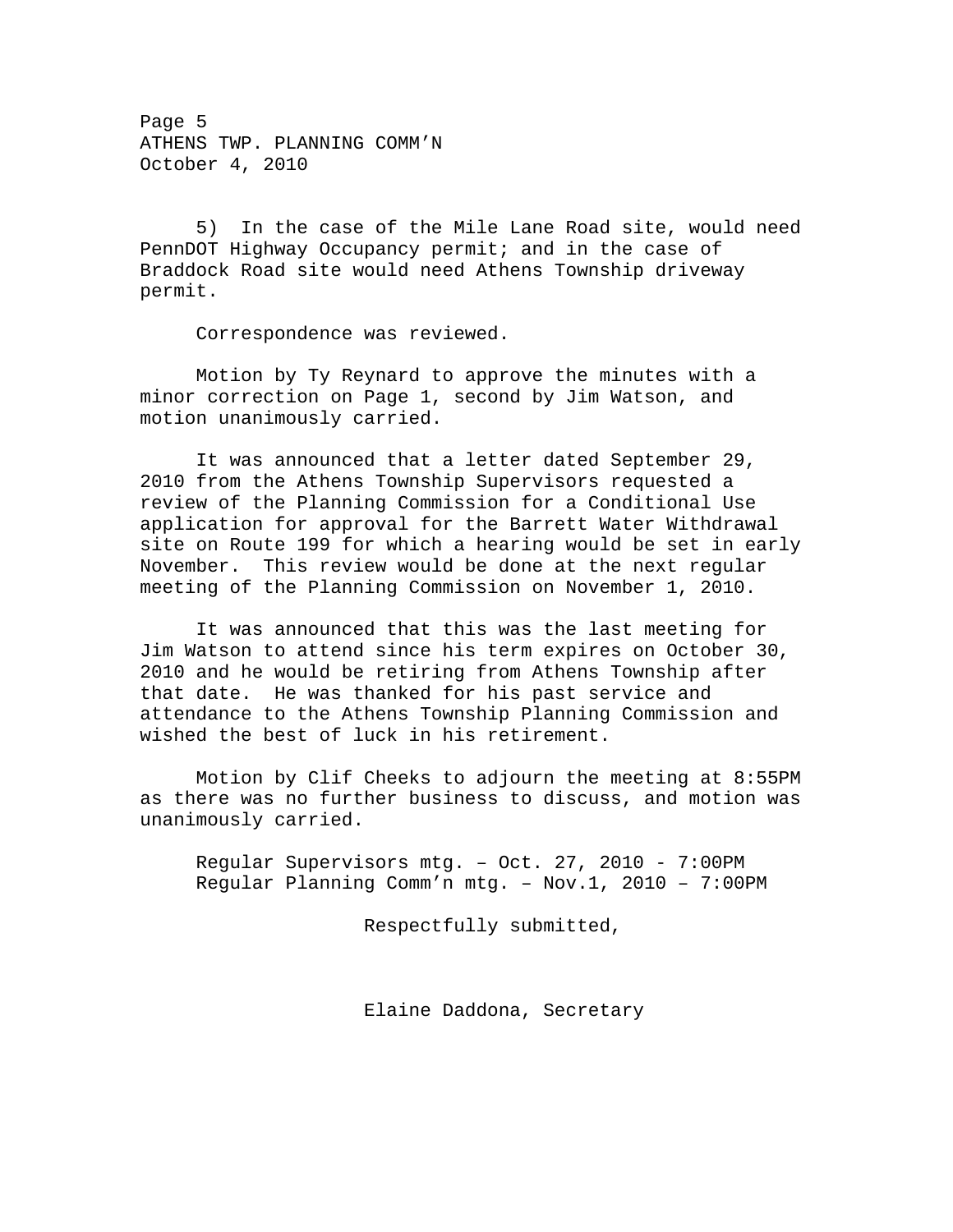### ATHENS TOWNSHIP PLANNING COMMISSION November 1, 2010

The regular meeting of the Athens Township Planning Commission was called to order on Monday, November 1, 2010 at 7:00PM by Chairman, Scot Saggiomo.

Present: Scot Saggiomo, Clif Cheeks, Ty Reynard, Martha Brennan, Jean Stromick, Laurie Bowen, Asst. Zoning Officer, Attorney John Thompson and Secretary, Elaine Daddona. Sign-in sheet was available for all others present.

Mrs. Jean Stromick was introduced as a new member to the Planning Commission.

#### **Thomas M./Judith K. Leahy #10-14**

Scott Williams, P.L.S. of Butler Land Surveying, LLC along with Tim Leahy, prospective landowner, presented eight (8) copies of a survey plan dated October 14, 2010 for a one-lot subdivision located on McCardle and Mile Lane Road for a parcel which is owned by Thomas M. and Judith K. Leahy and zoned Woodland Conservation. Mr. Williams stated that Tim Leahy was subdividing Lot #4, a 3.67 acre parcel, from his parents' farm to build a residence on in the future and 270 acres will remain on the Leahy farm property.

Narrative states that Lot 2 is vacant. Percolation testing has been performed by Bradford County Sanitation as shown on the plan. The remaining Lot 1 is to be used for residential use. This lot has a house with water supply and septic systems. The surrounding parcels in this area are generally used for agricultural and residential purposes. There is no sewage collection system in the vicinity of this subdivision.

Check #603 from Timothy S. Leahy in the amount of One Hundred (\$100.00) Dollars for filing fee dated October 18, 2010, along with Check #604 in the amount of Twenty-five (\$25.00) Dollars made payable to Bradford County Treasurer was received for review fees.

Motion by Clif Cheeks, second by Ty Reynard to review for preliminary/final plan approval and motion was unanimously carried.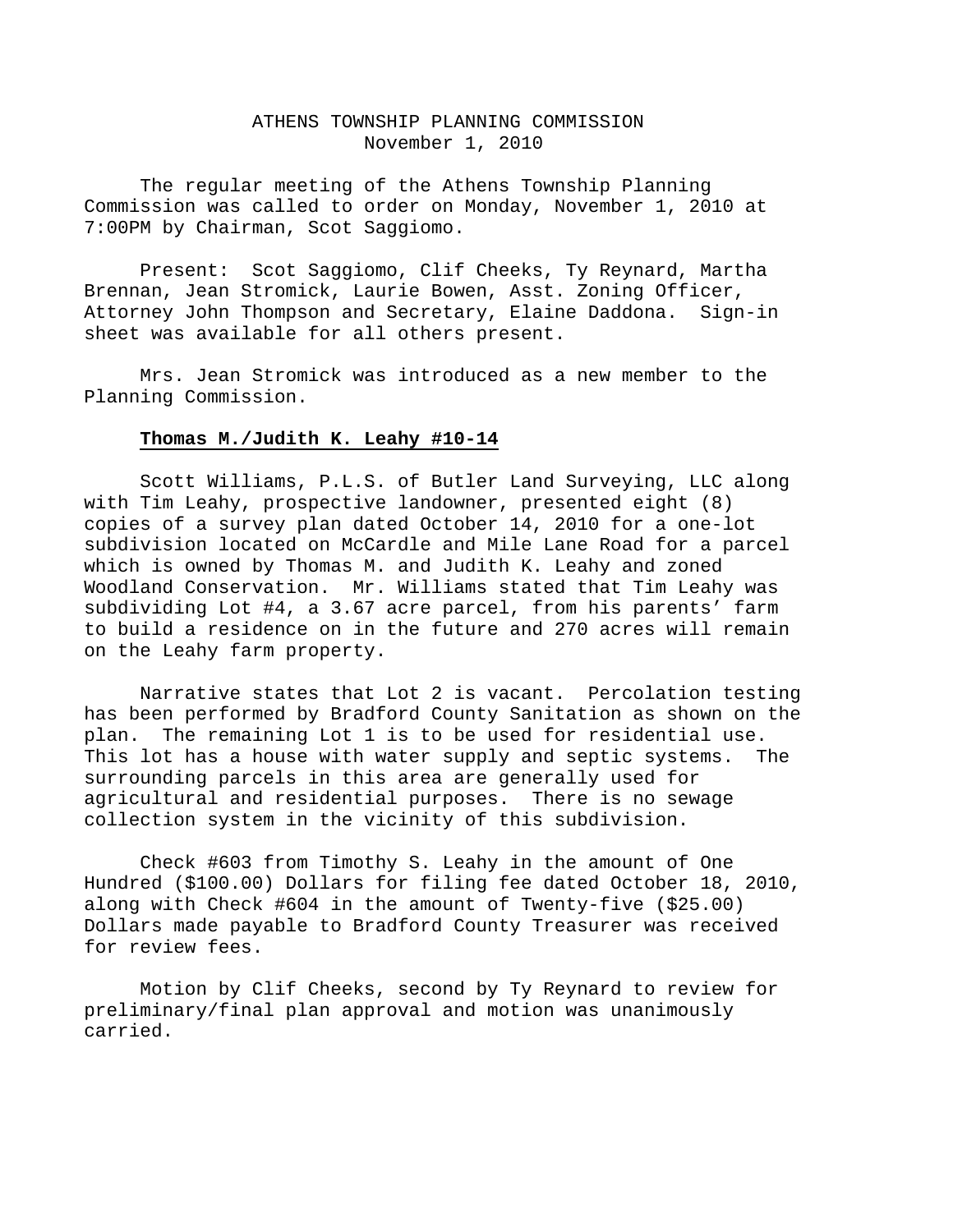Page 2 ATHENS TWP. PLANNING COMM'N November 1, 2010

A checklist was completed and the following deficiencies were noted:

- 1) Cart path missing with dimensions on the Plan.
- 2) Rear or east side setback listed as 25 feet and should be 50 feet on the Plan.
- 3) Will need "will serve" letter from Electric Company.
- 4) Boundary line needs to be in the legend on the Plan.
- 5) Road right-of-way is missing from the legend and needs to be on the Plan.

Motion by Ty Reynard, second by Martha Brennan to recommend preliminary/final plan approval to the Supervisors at their meeting to be held on November 17, 2010 and motion unanimously carried.

## **Hawg Hauling, LLC #09-09**

Josh Brown for Chesapeake Energy and Dillon Marino of Navarro & Wright presented eight (8) copies of a Preliminary Land Development Plan, revision date of July 29, 2010 for review of a change in the impervious surface. This land development plan was approved by the Supervisors on November 25, 2009 contingent upon resolution of deficiencies. The Highway Occupancy Permit was the final deficiency resolved and was received by the Zoning Officer on October 9, 2010. Josh stated that they were greatly reducing the impervious surface by downsizing from fifty (50) truck spaces to fifteen (15) spaces. He explained that construction had begun due to DEP approval, Highway Occupancy Permit, a NPDES permit and a letter from the Bradford County Conservation Department regarding approval. He stated the accesses will remain the same, the buildings the same, and they will cut off the back portion of the parking area. The Planning Commission stated that there would have to be a re-calculation of the Storm water Plan.

# **Chesapeake-Arthur Water Impoundment (Conditional Use Review)**

A letter dated November 1, 2010 from the Athens Township Supervisors request a review by the Planning Commission of an application for a Conditional Use Hearing to locate a Water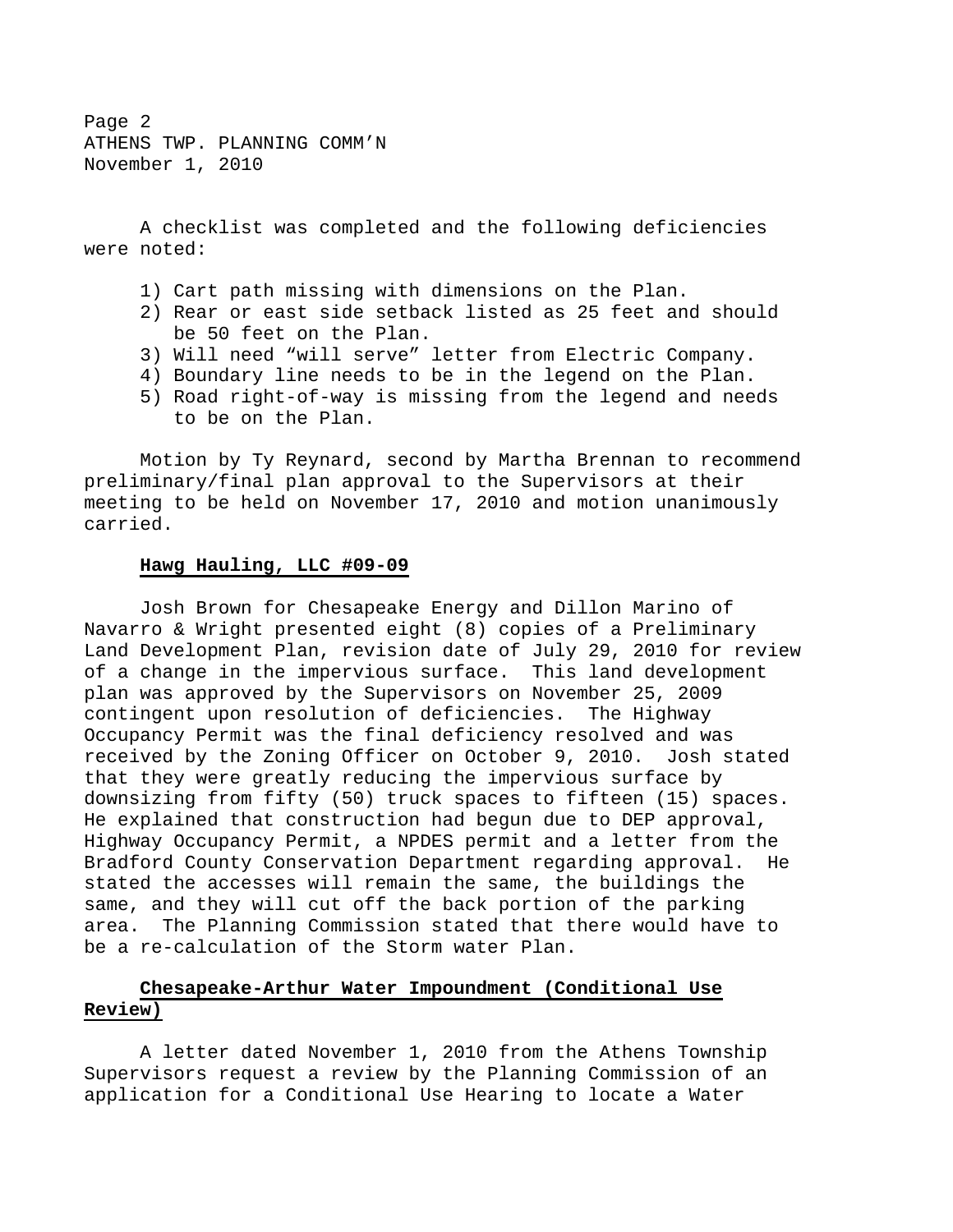Page 3 ATHENS TWP. PLANNING COMM'N November 1, 2010

Impoundment facility on Murphy Road at the Arthur Cole property. Chesapeake Appalachia LLC is proposing a temporary water impoundment facility to hold fresh water to aid in the development of individual Marcellus Shale natural gas wells. Fresh water will be transported from permitted water sources and held at the facility until need for stimulation of wells. It is stated that this facility will remain in use for approximately ten years. The applicant has a Surface Use Agreement with Arthur E. Cole that gives them the exclusive right to build a water impoundment on said lands, together with all rights necessary or convenient for use this in connection with Chesapeake's oil and gas operations within the Marcellus Shale. Chesapeake will be the sole operator of the proposed temporary water impoundment, and the access to the site will be along Murphy Road (T-323).

The adjacent lots to the north, east and west of the proposed temporary water impoundment are Agricultural in use; with a parcel to the south being zoned Woodland Conservation.

Narrative was received by Athens Township on October 18, 2010 along with eight (8) copies of a Preliminary Land Development Plan for this project prepared by Greenway Engineering, Inc. Narrative states the following: The proposed water impoundment will have no buildings constructed on this site. There are currently two proposed islands with four load out stations. Design storage for the water impoundment will be approximately thirteen point six million gallons. The perimeter of the site will be surrounded by six foot chain link fence for security purposes. The anticipated date of construction will be immediately following approval by the Athens Township Supervisors. Construction is expected to take approximately two months.

The estimated cost of development will vary depending upon what requirements are placed on the site by the various review agencies. The facility will not be for public use nor will the public be allowed to access the site, therefore, no financial security is needed nor is there a need for an itemized cost estimate.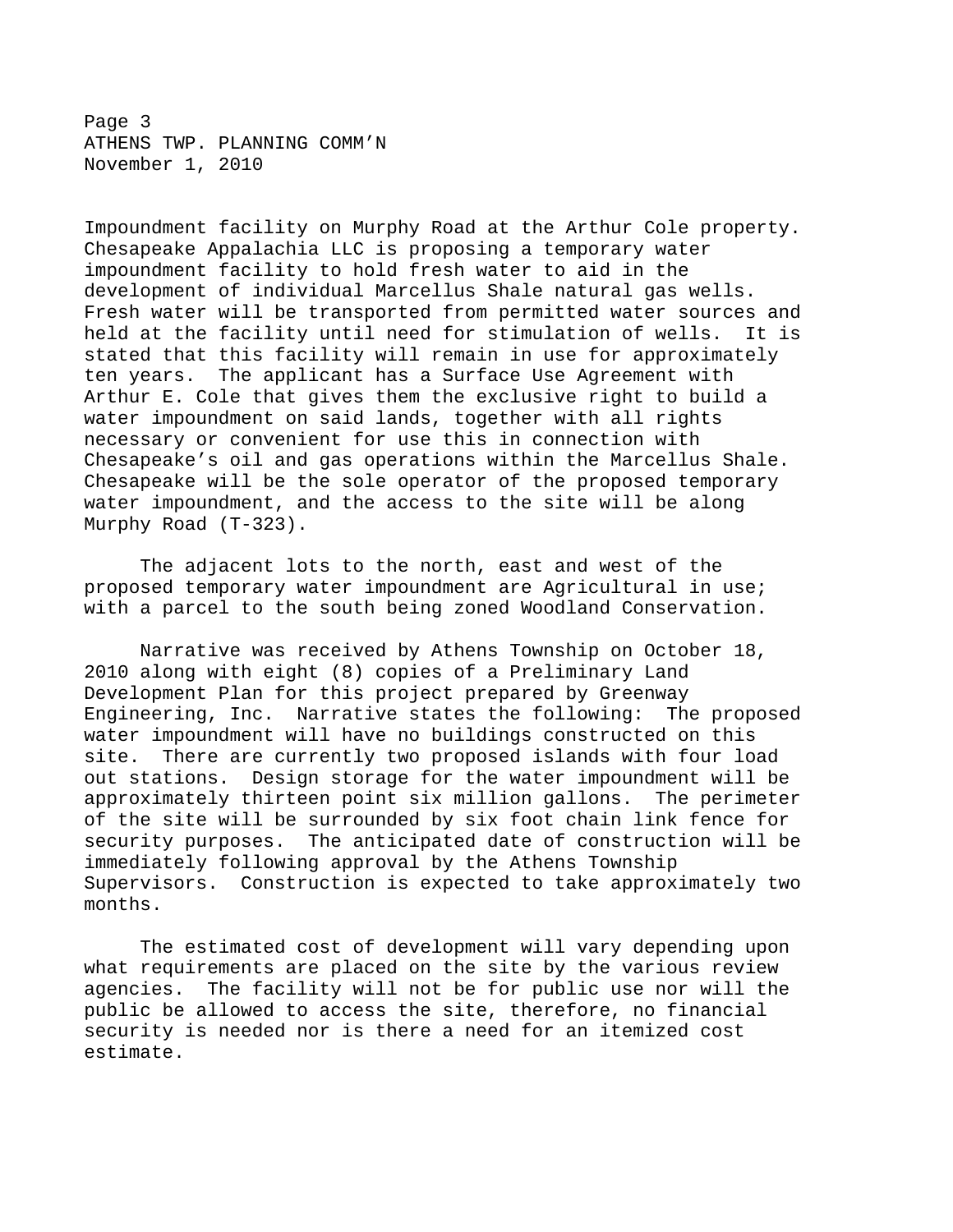Page 4 ATHENS TWP. PLANNING COMM'N November 1, 2010

Per Section D of the ESCGP-1 application, no post construction storm water management computations are required. All runoff will be handled by the pond itself or the gravel loading/unloading area which will act as a filtration bed.

Areas disturbed during construction of this project will be restored through seeding and mulching. Upon completion of all pad sites using this water impoundment, the area to be used as part of the water impoundment operation will be restored to its original contour.

Brian Davis stated that they are working on getting water right to the source to alleviate some of the truck traffic. Clif Cheeks asked if they were going to do anything to widen Murphy Road due to the amount of anticipated truck traffic, and also if there was a lighting plan? Brian stated that they do not have a lighting plan at this time, and Clif stated that if there was going to be a lighting plan, it would need to be shown on the plan. Brian also stated that they would probably need to widen Murphy Road as well. The hours of operation would be twenty-four hours a day, seven days a week. The Planning Commission also agreed that they would need a driveway permit from Athens Township and to post and bond Murphy Road.

Roman Rosh was present and asked questions of Brian regarding the location of the project, whether or not it was temporary and if so, how long of a time frame? Brian explained where the site was located and stated that it was a temporary site but could be used up to thirty (30) years. Mr. Rosh also asked if this would eliminate use of the Athens Township Boat Launch site for water withdrawal, and Mr. Davis stated "no". Mr. Rosh also had a complaint about the present water truck traffic at the boat launch site and the Planning Commission stated that if there was a traffic issue, it was a matter for the police and not the Planning Commission.

The recommendation and comments to the Supervisors are as follows:

1) On Page 2 of the Plan, the right-of-way width is stated as 33.5 ft. and should be 33 ft.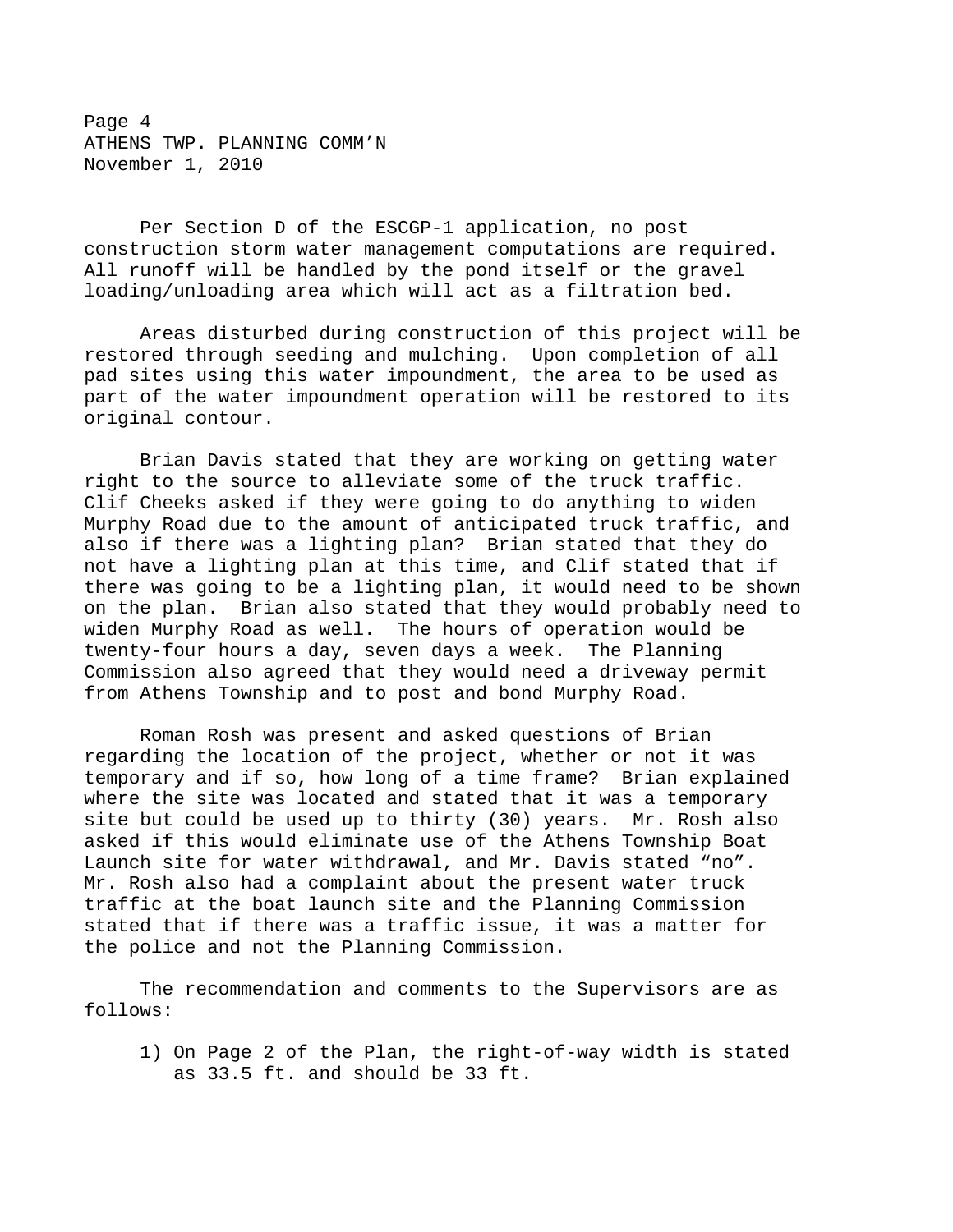Page 5 ATHENS TWP. PLANNING COMM'N November 1, 2010

- 2) The access road needs to be thirty (30) feet, shown on Page 3.
- 3) Lack of setback lines on the drawing.
- 4) Lack of "will serve" letters for utility providers.
- 5) Lack of a Legend on the Plan.
- 6) Lack of raised seal and owner's signature on the Plan.
- 7) There is a typographical error regarding stated 6 ft. water line – should read 6 in. water line.
- 8) Will need PA One Call(Page 4)- Construction Note #13 states two days and should read three days.
- 9) If there is a lighting plan, will need to appear on the Plan.
- 10) The hours of operation need to be stated.
- 11) Lack of Driveway Permit and SRBC approval.
- 12) Will need to Post and Bond Murphy Road.
- 13) Will need to state specifically whether or not there is a plan to widen Murphy Road.

#### **Barrett Water Withdrawal – Conditional Use Review**

A letter from the Supervisors dated September 29, 2010 requested a review by the Planning Commission of a modification to the Conditional Use approval for the Barrett Water Withdrawal site located on Route 199. A Conditional Use Modification Plan prepared by Larson Design Group and dated September 21, 2010 was presented by Dave Young, Engineer for Larson Design Group. Also received was a Noise Analysis Report prepared by Larson Design Group and received by the Township on September 24, 2010. Brian Davis stated that Chesapeake is looking for 24-hour withdrawal at the Barrett site due to the fact that SRBC approved one million gallons per day withdrawal and with the present approval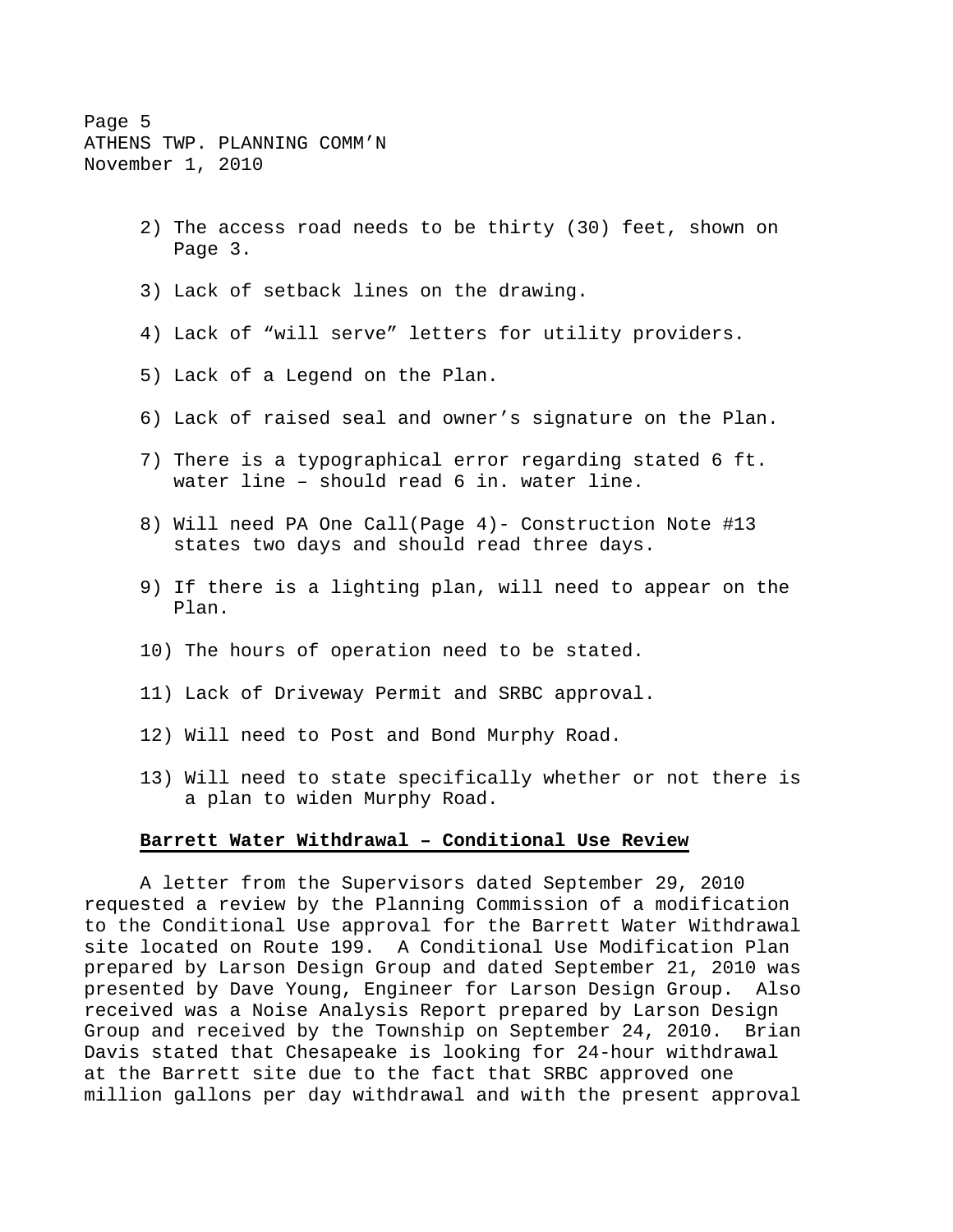Page 6 ATHENS TWP. PLANNING COMM'N November 1, 2010

for the hours of operation, it is at approximately 1,000 gallons per day. He stated that with the increase in hours, they will not be required to change the Highway Occupancy Permit. They will keep the stations at four (4) and do not intend to add to that. The proposed site lighting was in question and there was a discussion from the Planning Commission as to what type of lighting plan would be the least amount of light required for the added hours of operation at the site. Also discussed was the use of jake brakes in the neighborhood with the proposed change of operation. Dave Young discussed the Noise Analysis that was done regarding the anticipated expansion of hours and the impact on the surrounding environment with regard to the facility.

Recommendation and comments to the Supervisors were as follows:

1) Recommend lighting be at the height of Route 199 at the pumps.

2) Recommend the light at the electrical panel only be used if there is a problem with the electrical panel.

# **Tennessee Gas Pipeline Pipeyard – Sketch Plan Review**

 Laurie Bowen, Assistant Zoning Officer, stated that Ed Reid had received a call from Tim Hanson regarding the above referenced project and Mr. Hanson had requested that they fence the project on only three sides. The Planning Commission had previously stated that the project would need to be completely fenced in for security purposes.

Correspondence was reviewed.

 Motion by Clif Cheeks to approve the Minutes of October 4, 2010 with a minor correction to Page 1, second by Martha Brennan, and motion unanimously carried.

 Motion by Ty Reynard to adjourn at 8:55PM, second by Scot Saggiomo, and motion unanimously carried.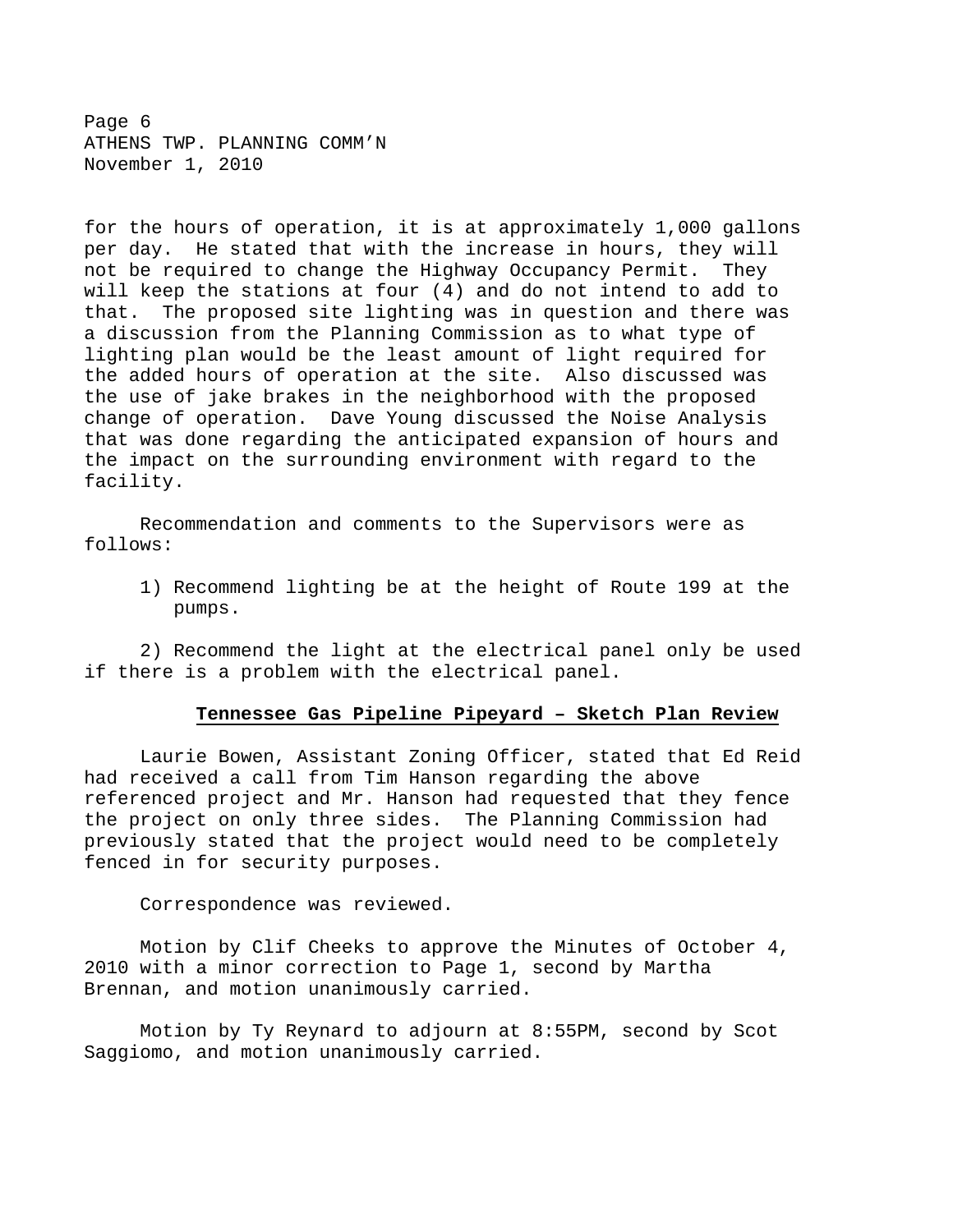Page 7 ATHENS TWP. PLANNING COMM'N November 1, 2010

> Regular Supervisors mtg. – Nov. 17, 2010 - 7:00PM Regular Planning Comm'n mtg. – Dec. 6, 2010 – 7:00PM

> > Respectfully submitted,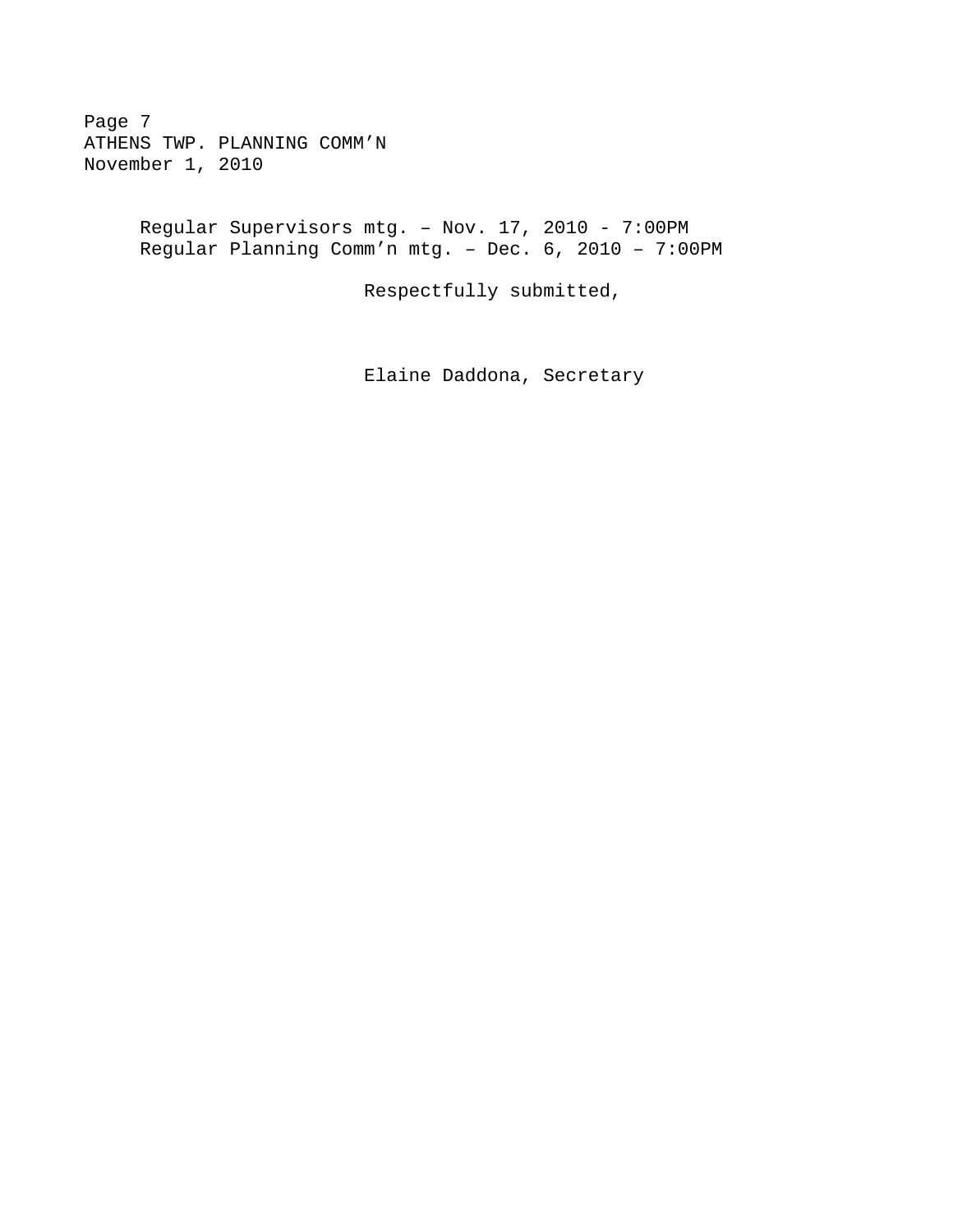### ATHENS TOWNSHIP PLANNING COMMISSION December 6, 2010

The regular meeting of the Athens Township Planning Commission was called to order on Monday, December 6, 2010 at 7:02PM by Chairman, Scot Saggiomo.

Present: Scot Saggiomo, Clif Cheeks, Ty Reynard, Jean Stromick, Ed Reid and Laurie Bowen, Zoning Officers, Attorney John Thompson and Secretary, Elaine Daddona. Martha Brennan was absent. Sign-in sheet was available for all others present.

## **Tennessee Gas Pipeline Pipeyard #10-13**

 Tim Hanson and Chester DiLorenzo, Engineer, were present for and on behalf of Tennessee Gas Pipeline for a land development for a 300 Line Project Pipe Yard Layout for Pipe Yard 317-4 which will be located in the Valley Business Park on lands of Masco Retail Cabinet Group, LLC. Mr. DiLorenzo submitted a Plan dated May 10, 2010 (revised October 10, 2010) and received by Athens Township on November 22, 2010 by the Zoning Office. Mr. DiLorenzo also submitted his resume as the Engineer who prepared the document. Mr. DiLorenzo stated that this was for temporary storage of pipes and an area to concrete coat the pipe on a 30-acre parcel. He stated that they would require a NPDES Permit and would have to submit the plan to the Bradford County Conservation Department and PA Department of Environmental Protection as part of the permit process. They would enclose the area with a silt fence and a construction trailer and a small parking area for three or four vehicles would be required.

 Discussion followed regarding the Plan, and it was noted that there must be six foot chain link fencing around the entire perimeter to comply with the SALDO requirements. Also discussed was Road "B", the fact that it is a private road owned by David Lubin and whether or not it would be brought up to Township standards for this project. Mr. Hanson stated that Mr. Lubin wants to protect the road while it is being used and when the use is done, they would repair the road. They would place stone as a sub-base and widen the roadway, but it would remain a gravel road. This would be an agreement made between the applicant and Mr. Lubin. Mr. Hanson stated that for a period of approximately ten to fourteen days while the pipe is being delivered there would be up to 100 trips a day, and after that time, possibly 20 trips a day. He stated the entire project should be complete by May, 2012.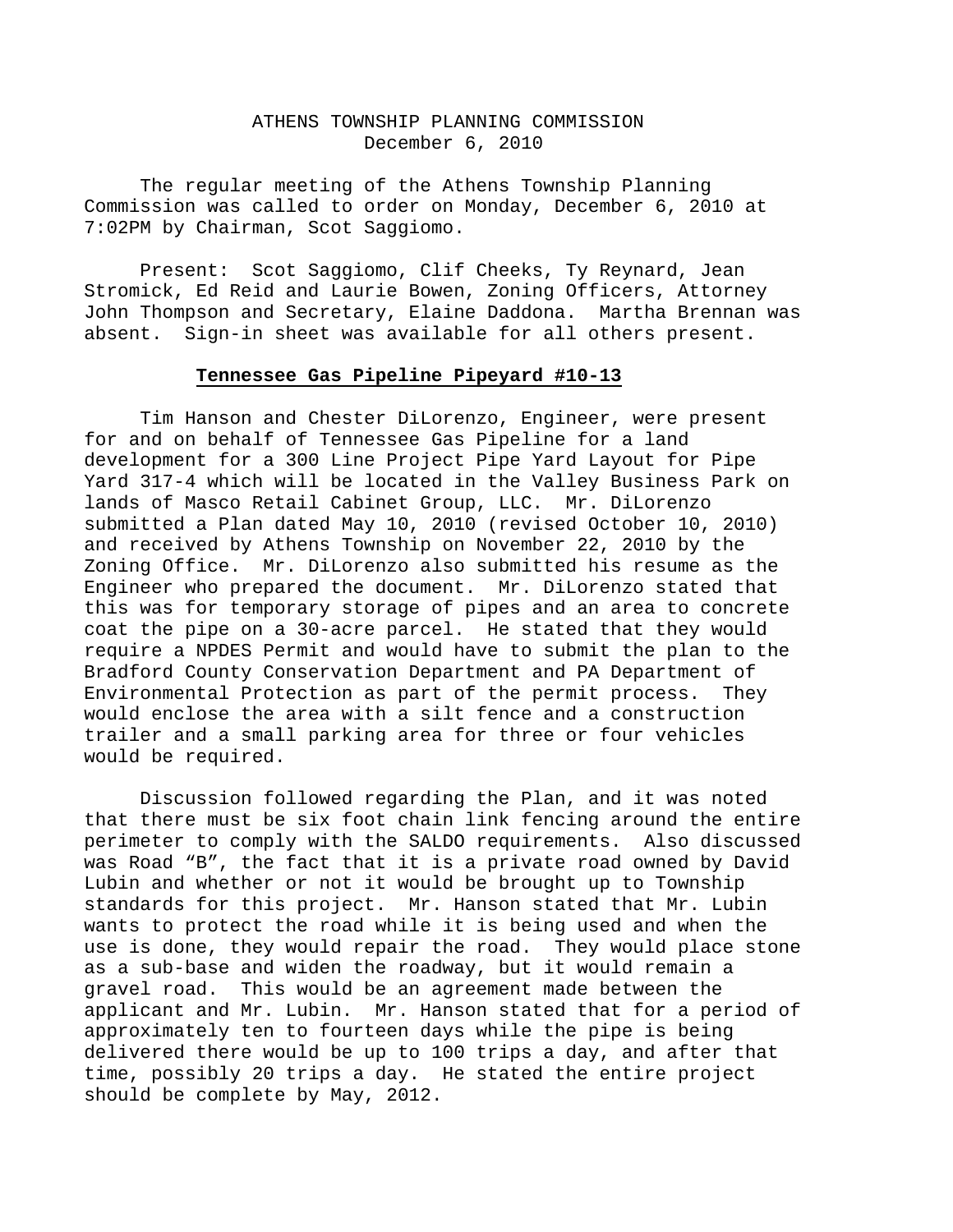Page 2 ATHENS TWP. PLANNING COMM'N December 6, 2010

 It was also established that the parking area requires a variance from the Zoning Hearing Board if it was not being paved by the applicant. Ty Reynard stated that he felt there was no need for paving and that a gravel parking area should be sufficient. It was agreed by the Planning Board that a letter to this effect would be sent to the Zoning Hearing Board regarding the application for a variance.

 Motion by Ty Reynard, second by Clif Cheeks to review for preliminary plan approval, and motion unanimously carried. A checklist was completed and the following deficiencies were noted:

1) Will need NPDES Permit approval.

2) Will need six foot fencing shown on the Plan.

 3) Identify the road construction of Road "B", and will need to request a Waiver due to the fact it is not being brought up to private road standards.

 4) Will need to show detail and location of driveway crossing sluices.

5) Will need legend or abbreviations on the Plan.

 6) Will need to add signature area for the Planning Commission and Supervisors on the Plan.

7) Need location and detail of fuel storage area on Plan.

 8) Parking area requires a variance from the Zoning Hearing Board if it is not going to be paved.

9) Will need to fill in dimension table on the Plan.

10) Needs a Zoning Classification added to the Plan.

 11) Will need to supply a Maintenance Agreement between the applicant and David Lubin, property owner.

 12) Needs the signature block for the owner signed on the Plan.

 13) Will need to show right-of-way width and dimensions of Road "B" on the Plan.

 Motion by Ty Reynard to recommend preliminary plan approval to the Supervisors at their meeting on December 29, 2010 contingent upon resolution of deficiencies, second by Clif Cheeks, and motion unanimously carried.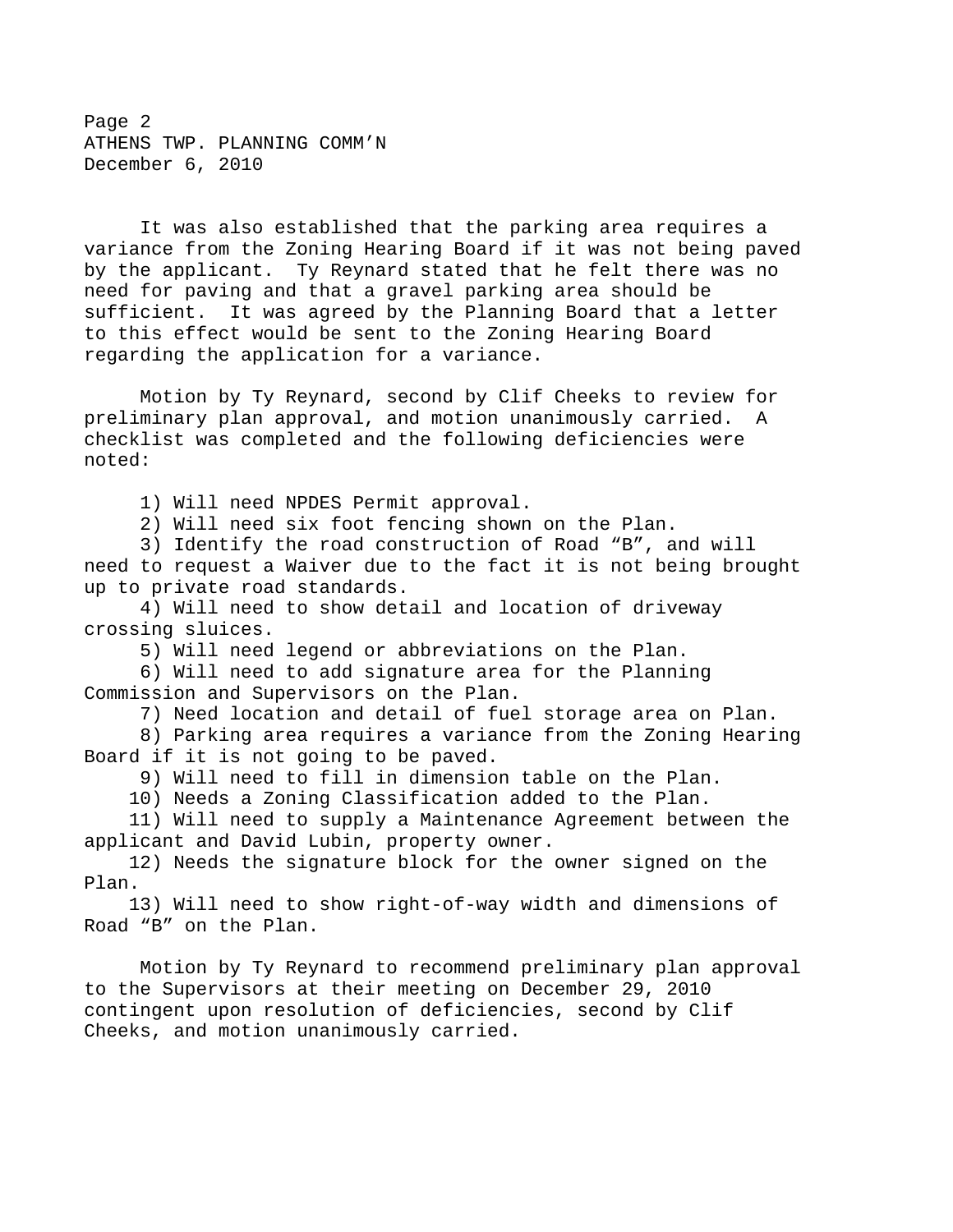Page 3 ATHENS TWP. PLANNING COMM'N December 6, 2010

#### **Allen P. Ervin, Sr., review for Special Exception**

 Allen P. Ervin, Sr. made an application to the Athens Township Zoning Hearing Board for a Special Exception of lot consisting of 7.552 acres designated as Lot #36 of the Hickory Heights Subdivision located on Macafee Road and zoned Residential Suburban. Narrative states that a sewage disposal site has been identified. A well and mobile home are proposed. A Sewage Plot Plan dated August 25, 2010 prepared by Millstone Surveying was submitted. Hickory Heights was submitted as per map dated February, 1999 by Fagan & Young Engineers, Inc. and at that time, Lot #36 was listed as a non-building lot. Since that time, Mr. Ervin has purchased Lot #36 and soil evaluations have been conducted and found to be suitable for an on-lot sewage system. Also submitted is a letter from the Athens Township Authority advising that this lot will not be served by municipal sewer. There is an existing mobile home on the site in a Flood Zone.

 After review of the application by Mr. Ervin, the Planning Commission agreed to recommend to the Zoning Hearing Board that the mobile home be moved out of the Flood Plain area with respect to the application for a Special Exception.

Correspondence was reviewed.

 Motion by Scot Saggiomo to approve the Minutes of November 1, 2010 with a minor correction to Page 6, paragraph 3, to state "recommend the light at the electrical panel only be used if there is a problem", second by Jean Stromick, and motion unanimously carried.

 The meeting dates for 2011 are as follows: Jan. 10, Feb. 7, Mar. 7, Apr. 4, May 2, June 6, July 11, August 1, Sept. 12, Oct. 3, Nov. 7, and Dec. 5, 2010.

 Chairman Scot Saggiomo adjourned the meeting at 9:07PM, as there was no further business to discuss.